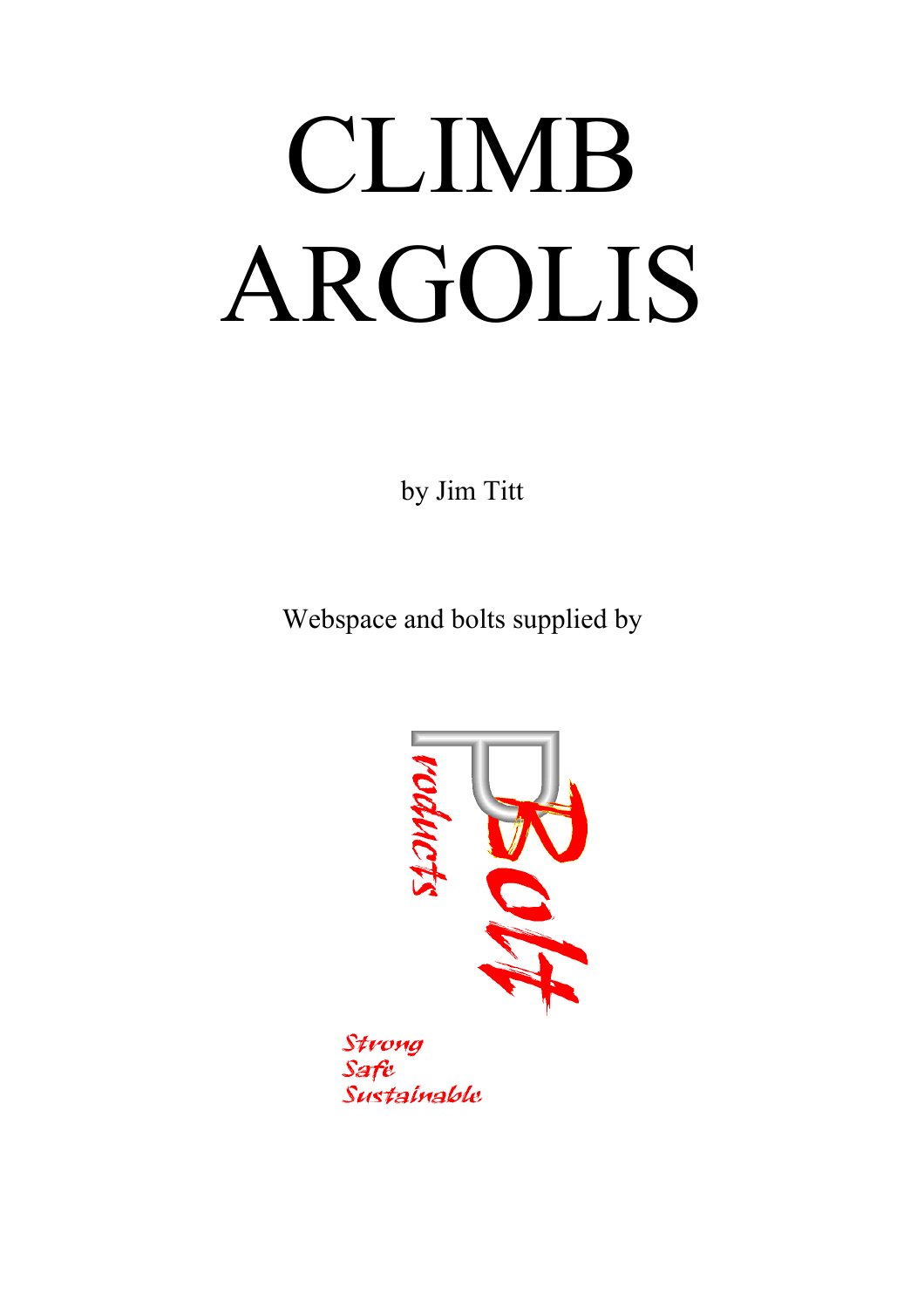# CLIMB ARGOLIS

Copyright: All rights reserved, Climb Argolis 3<sup>rd</sup> edition Aug 2008

IMPORTANT. Since August 2003 I have not been resident in Greece and the various contact adresses and telephone numbers which were previously published are no longer correct, this also applies to Inge Zaczek. New route information and questions can be sent to me at jim.@bolt-products.com

### **FOREWORD.**

Welcome to the third edition of Climb Argolis.

When I first started to write the first guide it contained around 40 routes and what started as a few routes for fun has as you will see , grown to a major climbing area with around 300 climbs so far. We thought at the time that Argolis had potential as an alternative "sun-rock" destination and events since then have proved us right. The variety of venues, superb views, first class routes, quality bolting and massive potential has earned Argolis the reputation as the best climbing area on mainland Greece and the description "the future of climbing in Greece".

The original print guide is now sold out so I have decided to make the information available as an online print-out.

Recent new activity has been in the Naplion area, unfortunately many of the new routes being above a popular tourist promenade with the obvious dangers to passers by and thus climbing has been banned in this area.

Our explorations of the area have revealed numerous crags with potential for tens of thousands of routes and therefore we had to have a development policy, this was to develop varied venues with a broad spectrum of grades to suit parties of mixed ability, and located to provide climbing whatever the weather or season., this is why some obvious crags have been ignored and some relatively minor ones developed. At the end of the guide is a list of all the worthwhile cliffs waiting to be developed.

The fact that the majority of the routes lie in the 5th,6th, and 7th grades is not a reflection of the potential for harder routes, rather an indication of my lamentable lack of ability.

The contribution to the hundreds of routes by my climbing partner Inge Zaczek has rather been ignored by the climbing press, over the years she has been a willing, determined and able helper. Together we have driven thousands of kilometers, cleaned routes, made paths, drilled, bolted, climbed and manufactured over 2500 bolts. Naturally we also climbed the routes, which, when you consider that she had never climbed before is quite an achievement (Take a trip up The Red Empire, this was bolted from below in a 9 hour marathon, the last 3 in the dark and was her first time on an aid route, complete with rucksack!).

Many thanks for help, encouragement and advice to my brother Scott, Aris Theodoropoulos and Korfes magazine, Hans Weninger and family, Joseph Gstoettenmayr and family, Karsten Oelze, Barbera Hertner and all the visitors who make the effort worthwhile.

Jim Titt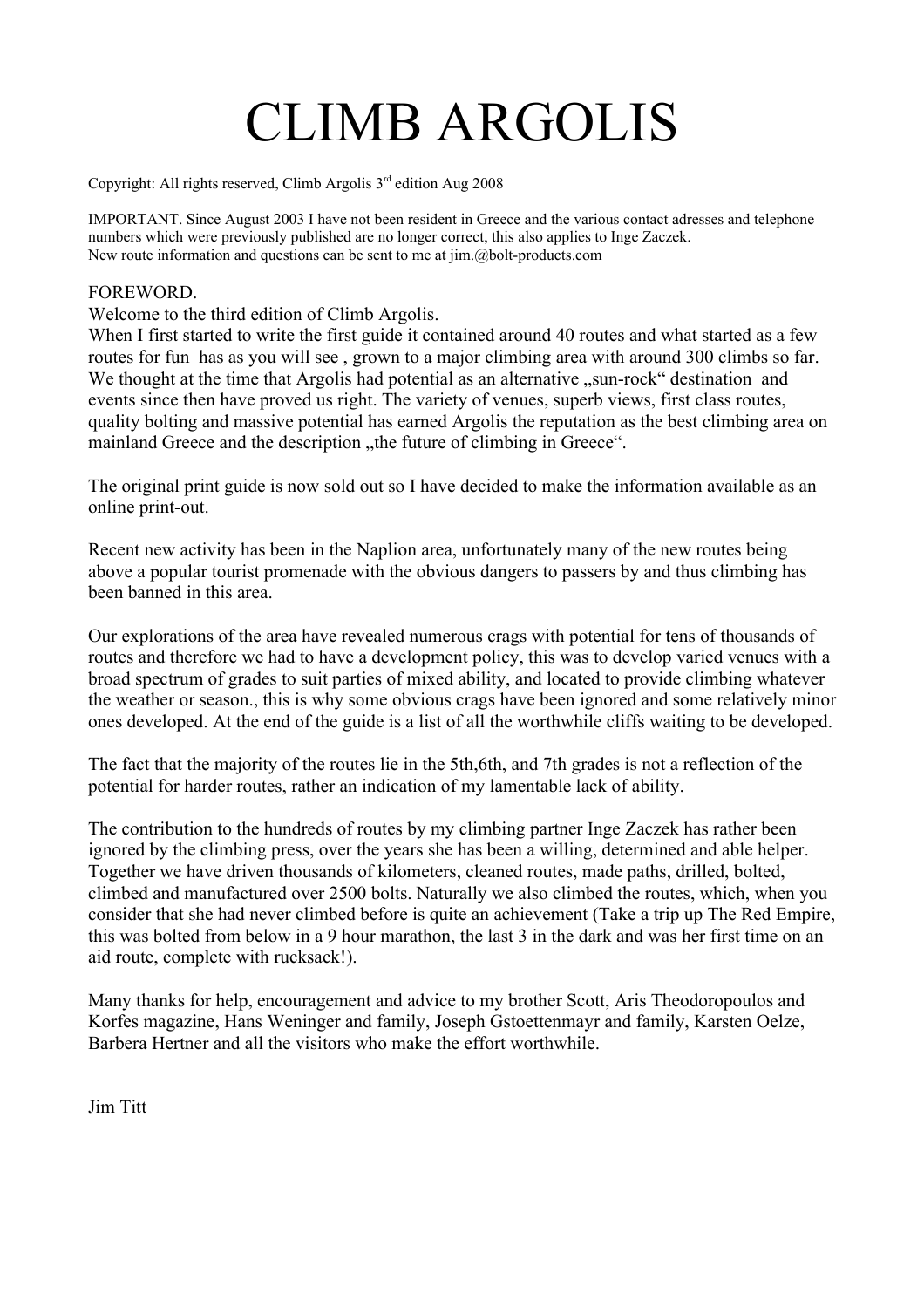#### WHERE?

Argolis is the administrative district covering most of the eastern finger of the Peleponese, the hand-like area of southern Greece, capital city Argos. Some climbing areas lie outside of this district, so maybe the title of the guide should be amended to, ...."and surroundings".

### HOW?

Check out the cheap flights to Athens, book a hire car and Argolis is around 2 hours drive from the airport. Alternatively take a ferry from Italy to Patras and drive 3 hrs .Travel to Porto Heli by ferry or bus from Athens is easy, but access to many of the cliffs is impossible without a car.

### WHEN?

Argolis is the only Greek climbing area to offer all year climbing but the months of February and March can be wet and are best avoided. The summer is naturally hot but there is good climbing to be had on the higher lying and shaded cliffs, Didyma being excellent at this time of year.

### WHAT?

Sun, sea and super routes as listed below.The rock is excellent grey limestone. ROUTE GRADE (Fr) NUMBER

| <b>NUUTE UNADE (FI)</b> |    | INUIVIDE |
|-------------------------|----|----------|
| 3                       | 4  |          |
| $4a$ , b&c              | 39 |          |
| 5a, b&c                 | 73 |          |
| $6a, 6a+$               | 52 |          |
| $6b, 6b+$               | 20 |          |
| $6c, 6c+$               | 19 |          |
| $7a.7a+$                | 8  |          |
| $7b.7b+$                | 5  |          |
| $7c,7c+$                | 2  |          |
| $8a, 8a+$               | 1  |          |
| Trad routes             | 27 |          |
| Free Projects           | 6  |          |

### WHAT TO BRING.

60m rope, 12 quickdraws, chalk and rock boots in good condition (the rock here is sharp!).

A normal trad rack if you are into this and some cheap, robust leggings as the rock is really sharp! Suncream and a hat.

### WHERE TO STAY.

The best centre is Porto Heli with plenty of holiday apartments, restaurants, bars, and shops. For information search on the net under greece.hotels.argolis where there is plenty of choice including apartments. Alternatively Ermioni has a more Greek feel to it and is also to be recommed.

For camping there are sites at Kilada, Kosta, Kastro Thermisia, Vivari and many more in the Naplion area. Wild camping is naturally illegal but as with many things in Greece the law is simply ignored. There are almost unlimited possibilities to pitch a tent in an idyllic situation. For those without a tent there are good bivouac sites in the caves of Frachti, in the small chapel on Didyma (with lighting), and in the deserted monastery at Avgou (see the crag descriptions).

As I have not lived in the area since 2003 I cannot help with accomodation questions and suggest you search on the internet.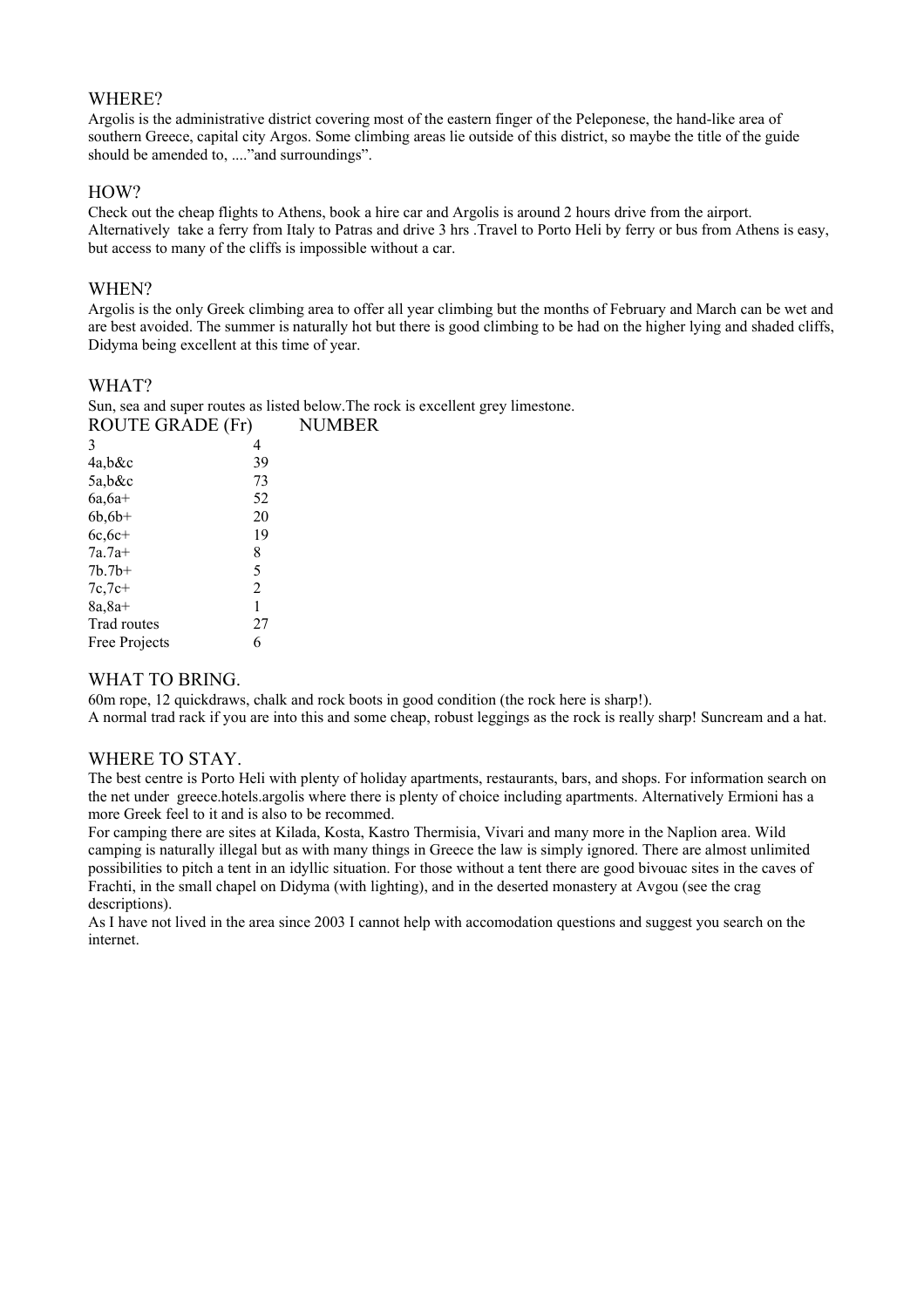### GETTING ABOUT.

First you need a map, the one we have used in writing this guide is No 5, Peloponnese, ISBN No 960-8481-15-5 from Road Editions, 65 Ippokratous str.106 80 Athens. tel 01 3640 723. fax 01 3640 539. A map of the area is included in this guide.

You will need a car or a boat to visit the various crags, only Katafyki Ravine and the Naplion areas are reasonably accessible by public transport. If you are into sailing then a good option would be to charter a yacht, as some of the crags are near to, or on, the seaside and have good anchoring possibilities. Information is given in the crag description. Most of the crags are easy to find, and are on tarred roads, using the above map and following the access notes in the guide you will experience no difficulties except for Rock of Ages for which I provide an extra access map.



In this guide references to the main road mean the national road from Corinth to Kosta running through Paleo Epidavros and Porto Heli. The coast road to Naplion from Porto Heli turns off the national road at Neochori via Karnezeika, Kandia and Vivari to Naplion.

### WHAT IS IT CALLED?

An odd section you might think but you may find it useful to know that there is no direct translation of the Greek names, and there are normally about 5 ways to spell a place name, and they are all used! For example Naplion, Naplio, Nafplio, Nauplia or Navplia. When you come to a road sign be prepared to think phonetically and if it´s in Greek then you´re probably stuffed anyway!

### WHAT´S THE WEATHER LIKE?

Reputedly the best climate in Europe with over 3000 hrs of sun, hot like hell in the summer but good climbing conditions can be found all year round. Rain is a rarity apart from the months of February and March. Snow can lie on the higher areas in the winter, often the crag on Didyma can be very cold at this time of year so you will have to go to a lower altitude one.

### OUCH!

The only threatening animal life in the Argolis are snakes, scorpions, sea urchins and caterpillars. The snakes are common vipers, they are mainly nocturnal and only come out to sunbathe. If struck by one then go to hospital. Scorpions like cool camp places and hunt at night, they are rarely seen and are not fatal, but if you are stung then go to hospital as without treatment you will feel extremely ill for a few days. Sea urchins have spines which break off in the sole of the foot and normally become infected, get them removed and watch your step in future! Life threatening caterpillars? These are a variety which have a curious habit in the spring of joining up head to tail in a group and going for a walk, they are also responsible for the "spiders webs" in the pine trees. They are hairy and contact with these hairs can cause a strong allergic reaction particularly dangerous to asthmatics, if affected seek treatment and keep curious little children away from them.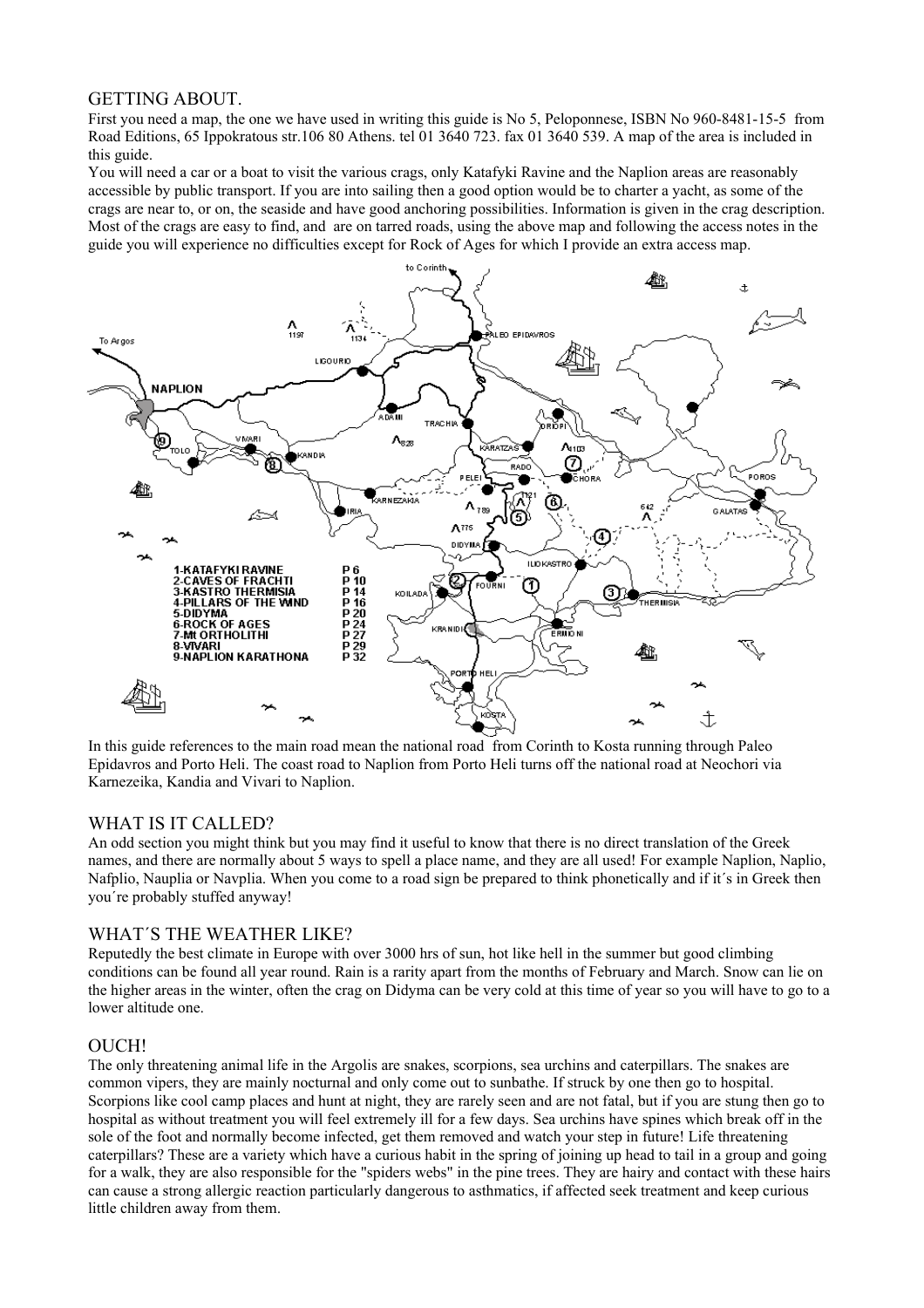### RESCUE AND MEDICAL TREATMENT.

There is no mountain rescue in the area, if you need assistance contact the police who will arrange the fire brigade and army if required.

There is a small hospital at Kranidi for minor treatment and a larger one in Argos for the big jobs. The hospital in Kranidi will refer you if necessary. Treatment is in principle free but you may have to pay for the bandages. Dentistry is private and available in most towns, cheap and suprisingly good. Almost any medicine and drug can be bought at pharmacies, normally without prescription and relatively cheap, the pharmacist can often help with diagnosis as well. If you want a specific medicine then it is helpful to know its generic name as the trade names are often different.

### HUNGER!

A number of good supermarkets in Porto Heli sell almost everything including imported foods due to the large number of expatriates in the area, another one between Porto Heli and Kranidi even sells dried Korean seaweed! There is LIDL on the outskirts of Naplion (about the first building on the right when you approach the city), bakers and butchers everywhere excellent veg. shop in the centre of Porto Heli. Restaurants everywhere of variable quality and price but note that fish is even more expensive than at home.

### THIRST!

Nothing to do with beer, water is the topic. From around the end of May to the end of September the temperatures are generally in the 30´s and you will need to watch your fluids. There are two problems, firstly that failure to drink enough causes changes to the body as (roughly) the kidneys are not flushed out, to avoid this drink enough that your urine is clear at least once a day. The other problem is mineral deficiency which will affect your climbing ability,the main culprit is a lack of magnesium which normally manifests itself as aching muscles, often the lower legs first. The various brands of bottled water contain different levels of magnesium (Mg) so look for the ones with more. Usually the ones from the Loutraki area have the most. You will have to drink around 3 litres per day to cover your needs.Tip:-Good are the cheap, round insulated containers that the building workers use that are available in the hardware stores, buy some ice at a kiosk and carry your water in this.

### GEAR SHOPS.

There are no local gear shops so you will have to go to Athens if you forgot your boots,here are a couple of adresses, it ´s best to phone first to see if they have what you need (they can speak English). Don´t forget that shops in Greece close in the afternoon!

Dimitriadis Action Sports, Dekeleias 23-25. 14343 Athens. Tel 210 2525064 Wild Sports. Hirakleos & Kaliros str 2. N. Kosmos. Tel 2109211990 Alpamayo. Harilou Trikoupi 6-10.Eboriko Kentrum. Atrium.Tel 2103627032

### GRADING.

In common with most sport climbing areas we use the French grades. These we subdivide in the lower grades as the 4th and 5th cover an enormous range.

Trad routes are graded using the UIAA scale.

A0 means you will have to pull on one or more bolts.

A1 means you will need foot loops / etriers.

As is modern practice I have given no "star" rating for routes, this is to protect certain routes from overuse and the resultant polish. Nearly all the routes here are three star anyway and the quality is for you to discover! Ther is a grade conversion table at the end of the guide for those not familiar with French grades.

### NEW ROUTES / PROJECTS.

There is plenty of room for new routes (see the end of the guide ). Please try to bolt sensibly, offenders will be named and shamed! Bolted projects may be reserved for 2 years, trad lines that have been cleaned for one year. Reserve with me!

Here in the Argolis we don´t chip holds but the blunting of dangerously sharp holds is accepted.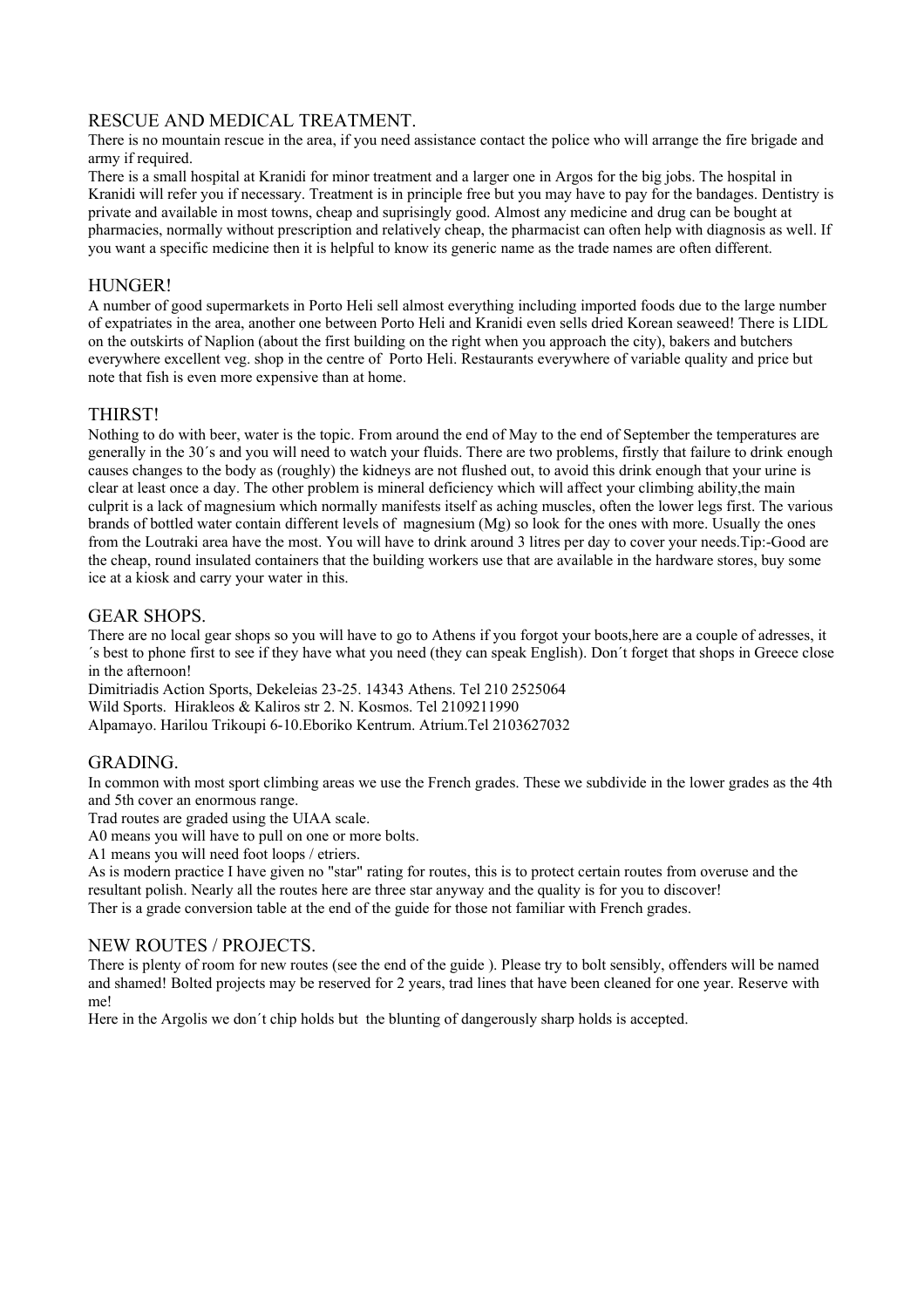### BOLTS.

All routes bolted by me are equipped with glued-in stainless bolts (test over 38kN) or stainless bolt-ins (28 kN). Loweroffs/belays are twin bolted. Trad routes have also twin bolt belays and abseil points. Some routes have as lower-offs 12mm dia stainless "monster hooks" which are incredibly strong, safe, and mean you don't need to untie and thread through. How to use is shown below.



### BOULDERING.

Not really my thing but there are some huge boulders in the fields below Kastro Thermisia, with good potential also for mini routes, or at the Red Cliff above Vivari (Marathia) where the collapsed cave roof has left an amazing collection of boulders, some with horizontal tufa.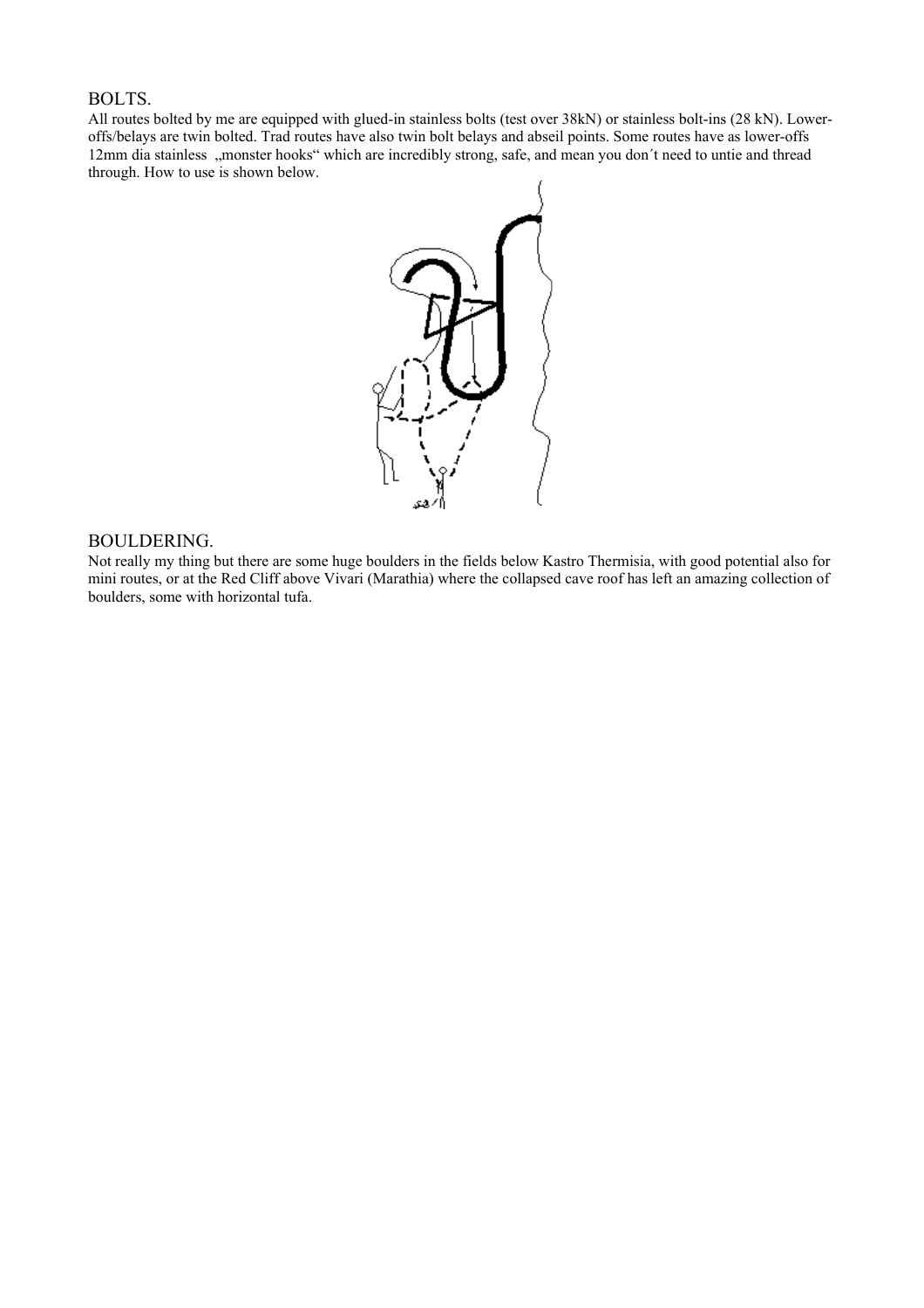# KATAFYKI RAVINE

Easy access, parking by the cliff, over 100m high, super rock, quality routes, monster holds, slabs, overhangs, roofs, nice place and all year climbing. What more do you want?

A narrow ravine with a good dirt road running up to the water pumping station for Ermioni, (the bridge was built for a mining railway). A pleasant walk up the wooded valley brings you to a lot more rock.

Please note that two sectors on this cliff are reserved for trad routes, that is, apart from belay bolts, these sectors are bolt free. The sectors are a) from the start of the ravine until the corner left of Savage Man and b)the triangular butress opposite the chapel, that is between the routes Come On and Chapel Arete. Protection bolts placed in these sectors will be removed, there is enough room for bolt routes elsewhere. Regrettably Hans Weninger is not prepared to accept the wishes of other climbers and has bolted some routes at the start of the ravine left of The Answer. These routes are not included in this guide and the bolts will be removed at my convenience. A good area for young children to play in the dry river bed.

The Choice.

Trad Routes-19. Single Pitch Sport Routes –18. Multi Pitch Sport Routes-4.

#### Access.

From the main road below Kranidi take the road towards Ermioni.At the end of a long straight which is slowly being widened (obvious) turn left at a new building. Follow the tarred road to a T junction. Turn left here, drive to the end of the tarred section and then for 500m good dirt road to the ravine.OR drive into Ermioni,turn left and take the coast road to Thermisia. At the end of Ermioni take a left turn signposted Katafyki Ravine.

By Boat. Good harbour in Ermioni,the cliff is ca 3,5km walk or get a taxi.

Note. If you are coming from the Didyma area you can save a long drive by taking the small road left just before you come to the village of Fourni,follow this past a church to its end where there is a parking place. From here it is a pleasant 10 min stroll to the main cliff



Parking. Anywhere,don´t block the road.

Walk-in. Ca 20 metres!

Altitude.10m above sea level.

Season. All year. The main wall lies in the shade after midday, in the winter if the north wind is blowing it can be cold here and you are better off going to Kastro Thermisia.

Water. A tap at the pumping station by the chapel.

Camping. A reasonable spot under the bridge or better take the approach from Fourni where there are nicer sites.

### KATAFYKI MAIN WALL EAST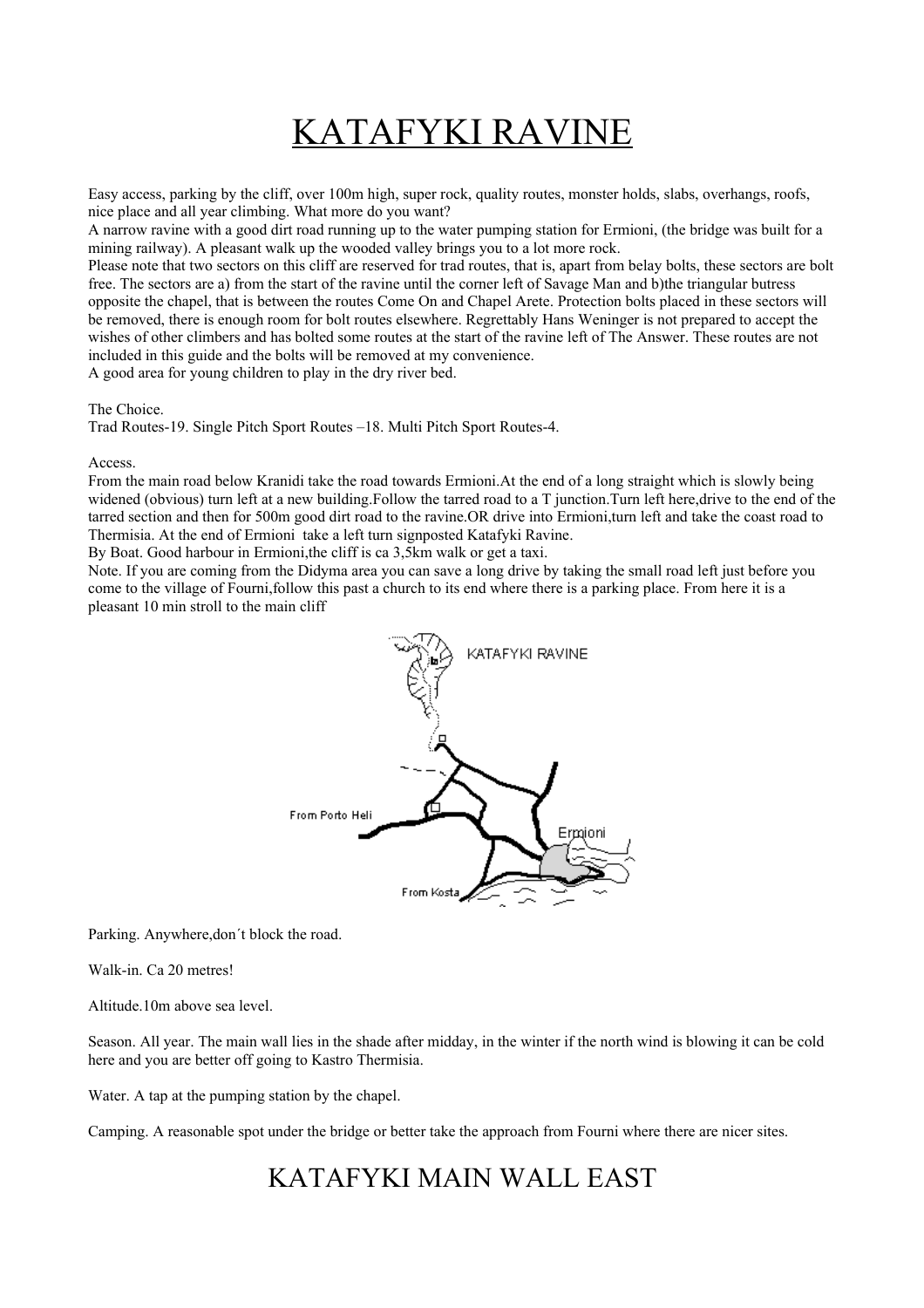

(Names are painted at the start of the climbs)

| Route Name                        |                 | Grade         | Bolt Count 1st Ascent |
|-----------------------------------|-----------------|---------------|-----------------------|
| 1. Powerline 1 pitch 30m          | Trad. VI Belay  |               | S. Titt $&J.$ Titt    |
| 2. The Pillar of Pain 1 pitch 30m | Trad V Belay    |               | J. Titt& I. Zaczek    |
| 3. The Chimney 1 pitch 25m        | Trad III Belay  |               | J. Titt & I. Zaczek   |
| 4. Right Side Up 1 pitch 25m      | Trad IV Belay   |               | J. Titt & I. Zaczek   |
| 5. The Groove 2 pitches 30m.30m.  | Trad IV+ Belays |               | J. Titt & I. Zaczek   |
| 6. Mr Clean 3 pitches ca 30m      | Trad V+ Belays  |               | J. Titt & I.Zaczek    |
| 7. Mrs Clean 3 pitches ca 30m     | Trad VI Belays  |               | J. Titt & I. Zaczek   |
| 8. The Answer 3 pitches ca 30m    | Trad V          | <b>Belays</b> | J. Titt (solo)        |

Descent:

For the first 3 routes abseil off the belay. For route 4 abseil the route or scramble off left (facing cliff). For the other routes an abseil piste is arranged using Monster Hooks down the line of The Answer or scramble down left.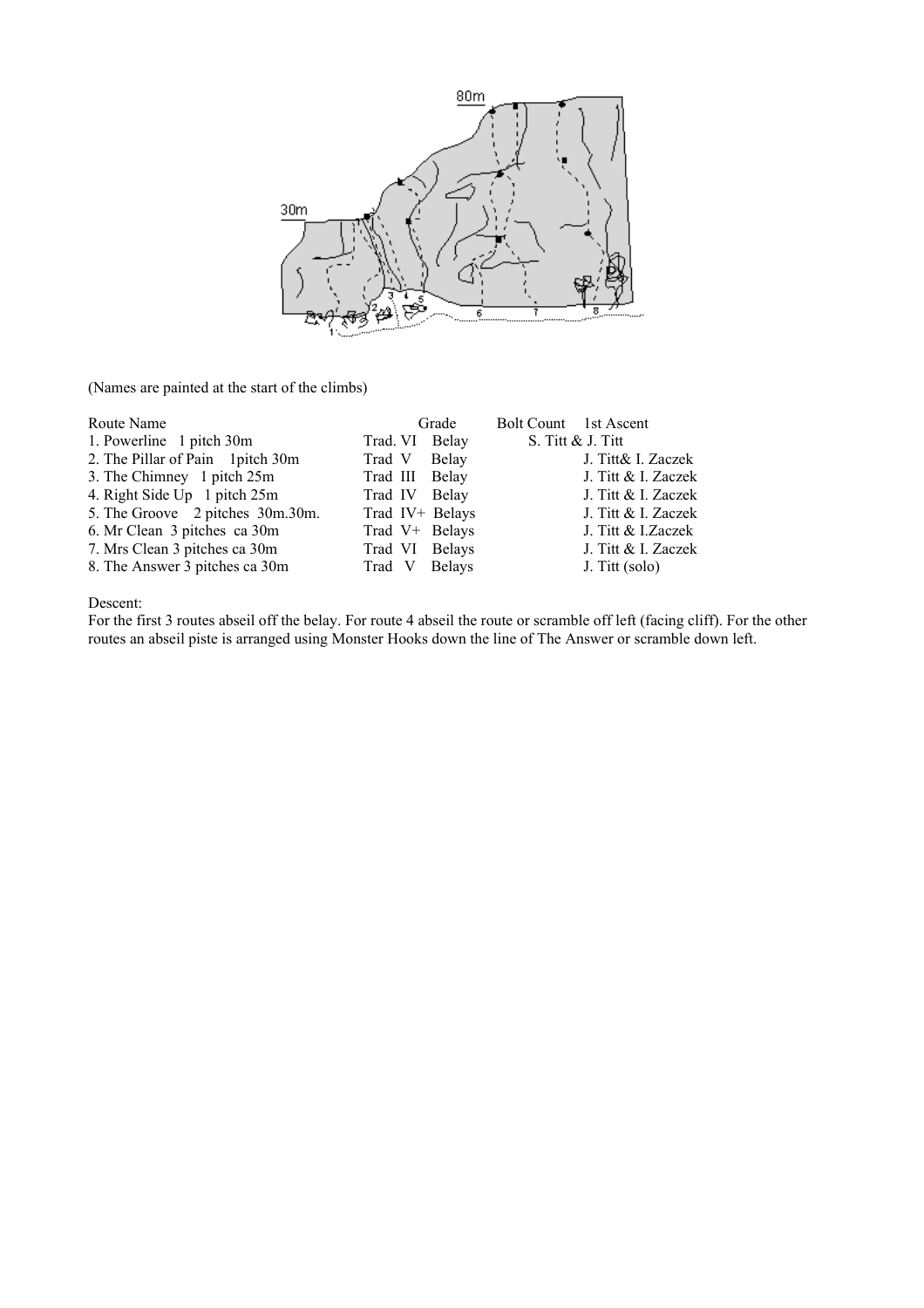# KATAFYKI MAIN WALL



| The Question                      |                 |                 | 5b           |                          |                            |
|-----------------------------------|-----------------|-----------------|--------------|--------------------------|----------------------------|
|                                   |                 |                 |              |                          | J.Gstoettenmayr            |
| Maria's Traum                     |                 |                 | 5c           |                          | J.Gstoettenmayr            |
| Sabbatical                        |                 |                 | 6b           |                          | J.Gstoettenmayr            |
| Savage Girl                       |                 |                 | $6c+$        |                          | J.Gstoettenmayr            |
| 1. Savage Man                     |                 |                 | 6c           | 9                        | J. Titt & I. Zaczek        |
| 2. Sidestep                       |                 |                 | 6c           | 8                        | S. Gstoettenmayr           |
| 3. Force War                      |                 |                 | $6a+$        | 9                        | J. Titt & I. Zaczek        |
| 4. Heroes                         | P.1.30m P.2.30m |                 | 6a & 6a      | 9&9                      | J. Titt & I. Zaczek        |
| 5. Villians                       |                 |                 | 5b           | 9                        | J. Titt & I. Zaczek        |
| 6. At The Edge 2 Pitches          |                 |                 | $6b + \& 5c$ | ?                        | J. Gstoettenmayr           |
| 7. Saints                         |                 |                 | 4c           | 9                        | J. Titt & I. Zaczek        |
| 8. Fighting Jim                   |                 |                 | 6b           | $\overline{\mathcal{L}}$ | J. Gstoettenmayr & J. Titt |
| 9. The Red Empire 5 pitches 125m. |                 |                 | $7c+$        | 52                       | J. Titt & I. Zaczek        |
|                                   | P.1             | 35m             | $6a+$        | 10                       |                            |
|                                   | P.2             | 25m             | $6c+$        | 14                       |                            |
|                                   | P.3             | 20 <sub>m</sub> | $7c+(or A1)$ | 15                       |                            |
|                                   | P.4             | 20 <sub>m</sub> | 5b           | 7                        |                            |
|                                   | P.5             | 20 <sub>m</sub> | 5b           | 6                        |                            |
|                                   |                 |                 |              |                          |                            |

First free ascent of the roof on P. 3 by Karsten Oelze

|     |     | 5a                             | 10 | J. Titt & I. Zaczek |
|-----|-----|--------------------------------|----|---------------------|
|     |     | 5a                             | 10 | J. Titt & I. Zaczek |
|     |     | IV (Trad)                      |    | J. Titt & I. Zaczek |
| P.1 | 25m |                                |    |                     |
| P.2 | 25m |                                |    |                     |
| P.3 | 25m |                                |    |                     |
| P 4 | 35m |                                |    |                     |
|     |     | 12. Sue's Party 4 pitches 110m |    |                     |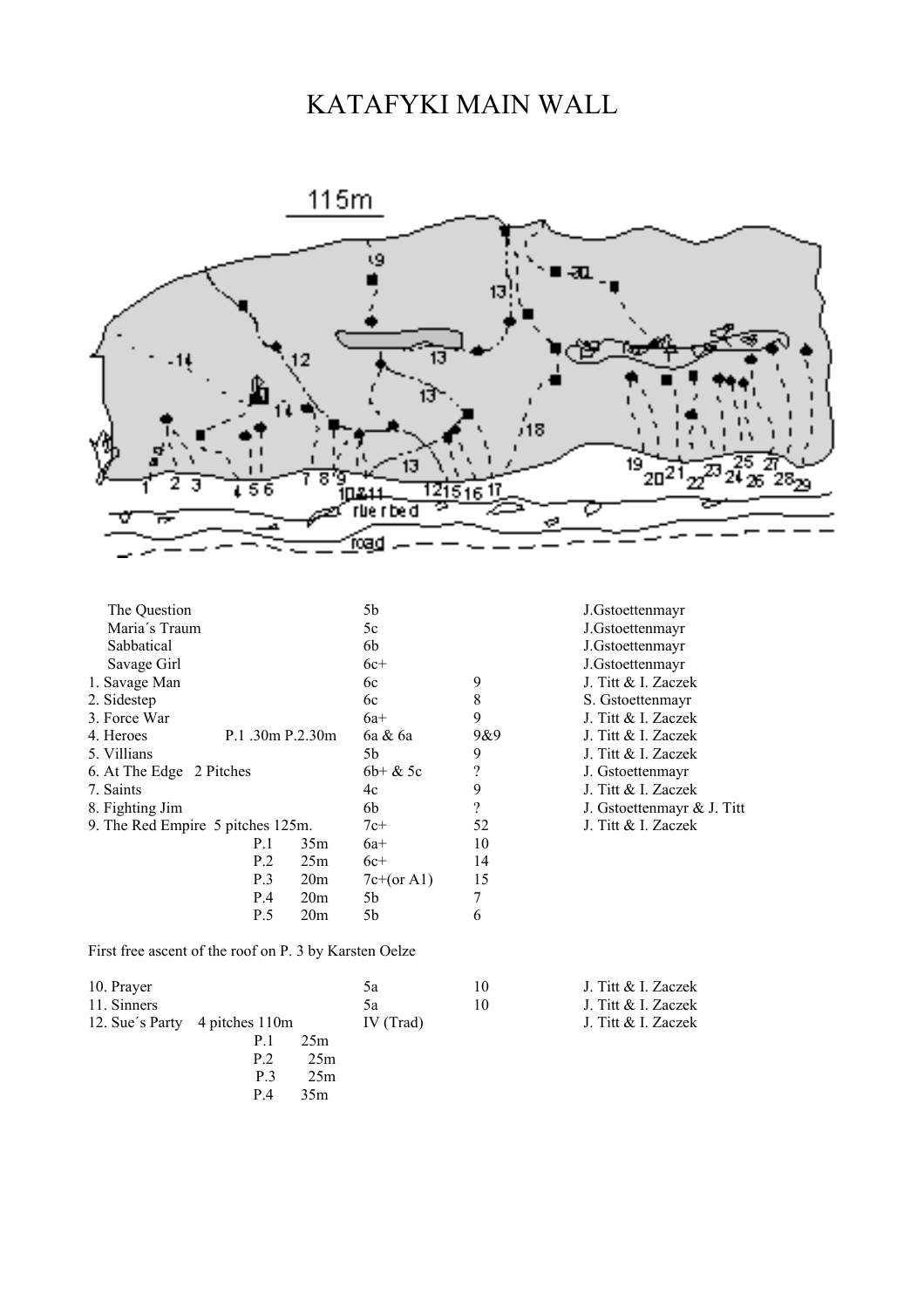| 13. Zorro | 6 pitches 150m |                 | $6b(5c+obj)$ | J. Titt & J. Gstoettenmayr     |
|-----------|----------------|-----------------|--------------|--------------------------------|
|           | P.1            | 35m             | $5b+$        |                                |
|           | P.2            | 30 <sub>m</sub> | 6b (5cAo)    | (no bolt count but 12 will do) |
|           | P.3            | 20m             | 5c           |                                |
|           | P.4            | 20 <sub>m</sub> | $5c+$        |                                |
|           | P.5            | 25m             | 5a           |                                |
|           | P.6            | 15m             | 4b           |                                |

 The top two pitches only have a few protection bolts as they are relatively easy, a couple of slings and a few larger nuts may be desirable. Belays in place.

| 5 pitches 123m | V (Trad)                                                             |                     | J. Titt & I. Zaczek          |
|----------------|----------------------------------------------------------------------|---------------------|------------------------------|
|                | 6a                                                                   | 8?                  | J. Titt & J. Gstoettenmayr   |
|                | $6a+$                                                                | 8?                  | J. Titt & J. Gstoettenmayr   |
|                | 6a                                                                   | 8?                  | J. Titt $&$ J. Gstoettenmayr |
|                | 6a                                                                   | 7                   | H. Weninger                  |
|                | 6a                                                                   |                     | H. Weninger                  |
|                | $5c+$                                                                |                     | H. Weninger                  |
| 5 pitches 125m | Trad V- Belays                                                       | J. Titt & I. Zaczek |                              |
|                | 6a                                                                   |                     | J. Gstoettenmayr & Family    |
|                | $6a+$                                                                |                     | J. Gstoettenmayr & Family    |
|                | 6b                                                                   |                     | J. Gstoettenmayr & Family    |
|                | 4b/c                                                                 |                     | J. Gstoettenmayr & Family    |
|                | 4b                                                                   |                     | J. Gstoettenmayr & Family    |
|                | 6c                                                                   |                     | J. Gstoettenmayr & Family    |
|                | 6a                                                                   |                     | J. Gstoettenmayr & Family    |
|                | 5b                                                                   |                     | J. Gstoettenmayr & Family    |
|                | 5c                                                                   |                     | J. Gstoettenmayr & Family    |
|                | 5b                                                                   |                     | J. Titt & I. Zaczek          |
|                | $5c+$                                                                |                     | J. Gstoettenmayr & Family    |
|                | Belays<br>Trad V                                                     |                     | J. Titt & I. Zaczek          |
|                | 17. Hole In The Wall<br>19. Gstotti Was Here<br>30. The Dragons Tail |                     |                              |

#### DESCENT

From Main Wall East and Main Wall the route The Answer is arranged as an abseil piste using Monster Hooks so no more threading the rope! Or walk off to the east.

### KATAFYKI CHAPEL BUTTRESS



Opposite the small chapel, approach towards the right hand side.

| 1. After Paradise 2 pitches         | Trad VI+   | <b>Belays</b> | J. Titt & I. Zaczek |
|-------------------------------------|------------|---------------|---------------------|
| 2. Freestyler 3 pitches of 25m      | Trad V     | <b>Belays</b> | J. Titt & I. Zaczek |
| 4. Yellow Corner                    | Trad VII   | Belay         | J. Titt             |
| 5. Babylon 2 pitches                | Trad V-    | <b>Belays</b> | J. Titt & I. Zaczek |
| 6. Chapel Wall 2 pitches            | Trad VI    | <b>Belays</b> | J. Titt & I. Zaczek |
| 7. Chapel Arete 2 pitches 24m & 35m | Trad $IV+$ | <b>Belays</b> | J. Titt $& S.$ Titt |
|                                     |            |               |                     |

#### Descent.

From Chapel Buttress abseil down Freestyler (3x25m). The walk-off is hideous.

### CAVES OF FRACHTI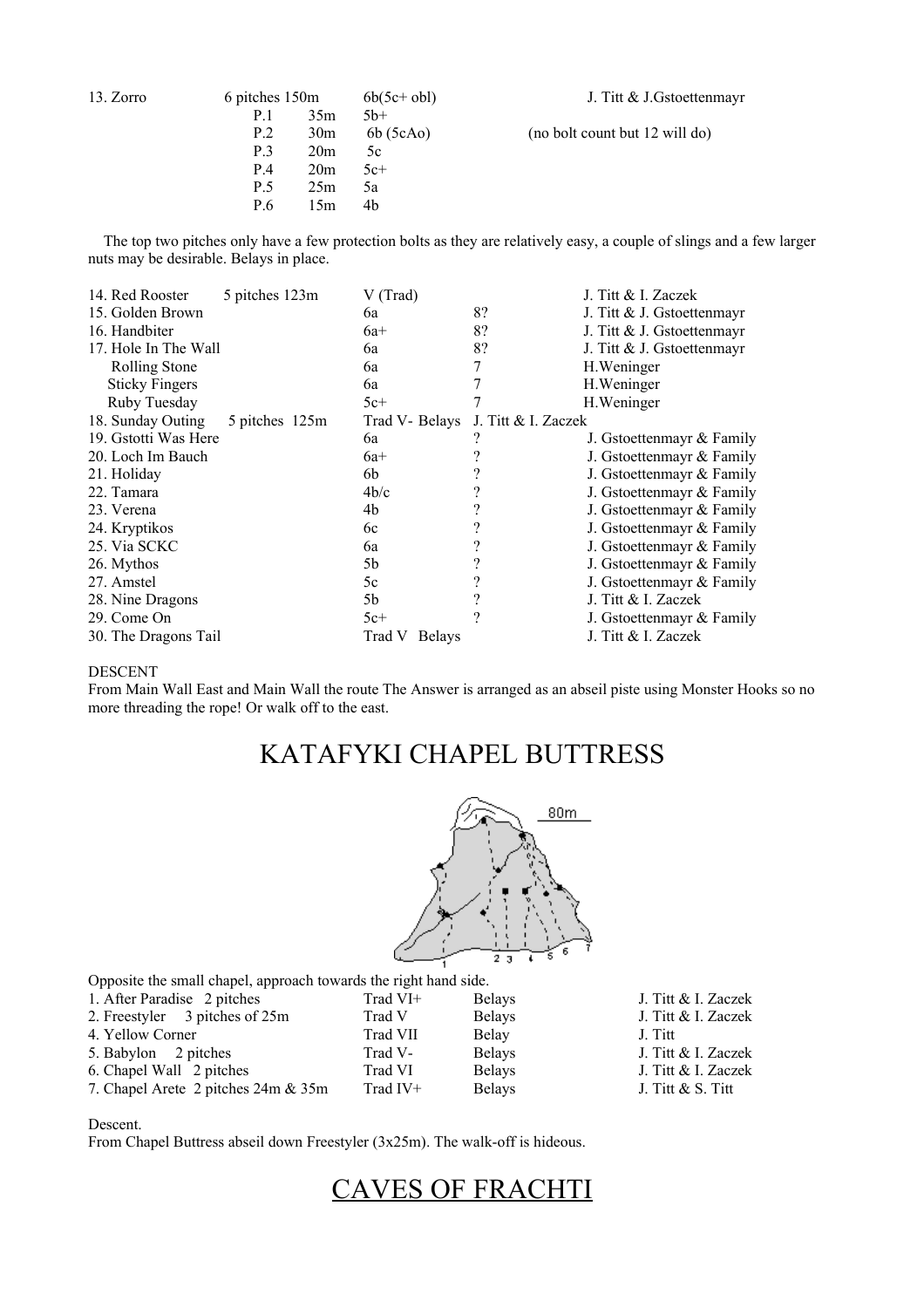An enormous series of caverns just above the sea, with large openings allowing enough light to climb by. At night the area is illuminated giving a superb climbing experience. Apart from being worth a visit in their own right some of the climbing here is outstanding and naturally, when it is raining, this is the place to be with some entertaining and bizarre climbing in the 20m deep crevasses under the floor. The potential for enormous roof climbs is obvious but hardly tapped. Karsten Oelze has shown the way with his recent efforts, but there is plenty more to do.

Outside the cave on the cliffs above the beach are 8 routes which we have cleaned and partly drilled but not yet bolted. With a few nuts or a toprope they give some good sport in the lower grades. The highpoint of a visit here are the routes in sector Last Exit, grade 6 climbing at its best,

The Choice. Single Pitch Sport Routes-13. Top Rope Routes- 15. Free Projects-5.

Access. Coming from Porto Heli on the main Corinth road take a left turn at the first petrol station in the village of Fourni, go along this for 3,6km to the sea. Left, then right, takes you around the chapel to another beach. Park here, and walk along the marked coast-path to the caves.



By boat: Good safe anchorage directly outside the caves or elsewhere in the bay of Koilada, where there is also a harbour. Good fun for children but beware of the holes!

Walk-in. ca 7min

Altitude. 30m above sea level.

Season. All year round, though often a bit hot in the summer.

Water. None locally, at the petrol station in Fourni.

Camping. At the beach by the small chapel as you come to the beach, or in the caves themselves.

### Sector Beach (no topo)

Straight up behind the beach on the left side on the obvious climbable piece of rock are some pleasant shorter routes.

| Some of these routes have now been bolted |                  |                     |
|-------------------------------------------|------------------|---------------------|
| Name                                      | Grade Bolt Count | 1st Ascent          |
| 8 routes                                  | 3-5 Toprope      | J. Titt & I. Zaczek |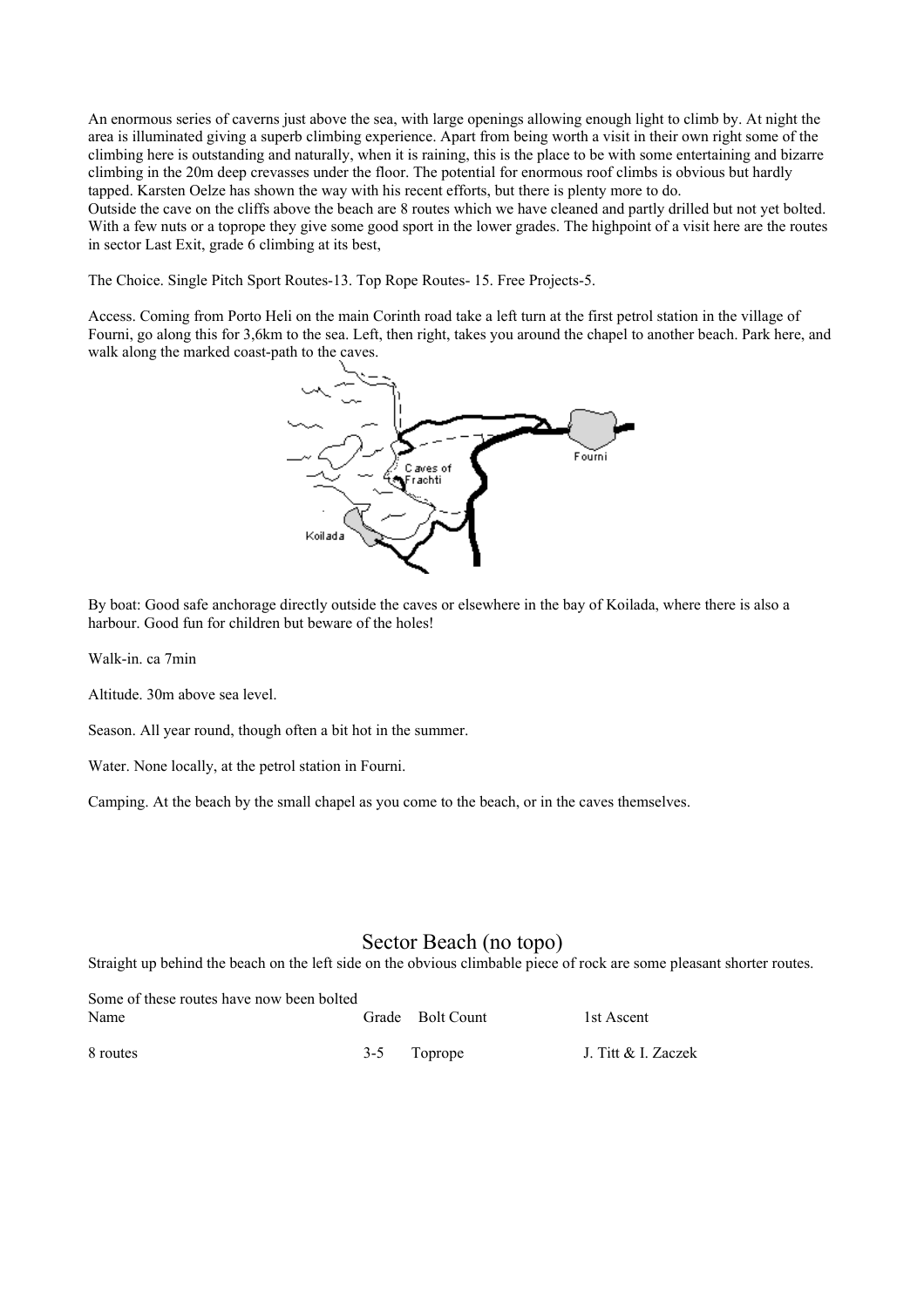# First Cavern



| 6с       | 5                                                  | Barbera Hertner |
|----------|----------------------------------------------------|-----------------|
| 7b       | 5                                                  | Karsten Oelze   |
| 7c       | 6?                                                 | Karsten Oelze   |
| 8a?      | $\gamma$                                           | (Karsten Oelze) |
|          |                                                    |                 |
| ?        | 10?                                                | (J. Titt)       |
|          |                                                    |                 |
| $\gamma$ | 3                                                  | (J. Titt)       |
| ?        | 3                                                  | (J. Titt)       |
| $7b+7c$  | $\gamma$                                           | Karsten Oelze   |
| 8a/h?    | 14?                                                | (Karsten Oelze) |
|          | Sector Beginners (right hand side of the entrance) |                 |

### Second Cavern



These routes are in the floor of the cave and the anchors are set up for top-roping. Can be a bit dusty but something for a wet day and bizarre! Most are ca. 20m.

| 2nd Cave.                                                                                 |       |         |                                            |
|-------------------------------------------------------------------------------------------|-------|---------|--------------------------------------------|
| 1. Imagination                                                                            | 6a    | Toprope | S. Titt                                    |
| 2. Rice Krispies                                                                          | 5c    | Toprope | T.Dunsby                                   |
| 3. Thunder And Lightning                                                                  | 5c    | Toprope | J. Titt & I. Zaczek (The grade for this is |
| for omitting the first 3m or so from the bottom, this is about 6b depending on dampness). |       |         |                                            |
| 4. Barbarians                                                                             | 6a    | Toprope | J. Titt                                    |
| 5. Throwaway                                                                              | $6a+$ | Toprope | T. Dunsby                                  |
| 6. Fat Boy Slim                                                                           | 4b    | Toprope | J. Titt                                    |
| 7. Back And Foot                                                                          | 4b    | Toprope | J. Titt                                    |
|                                                                                           |       |         |                                            |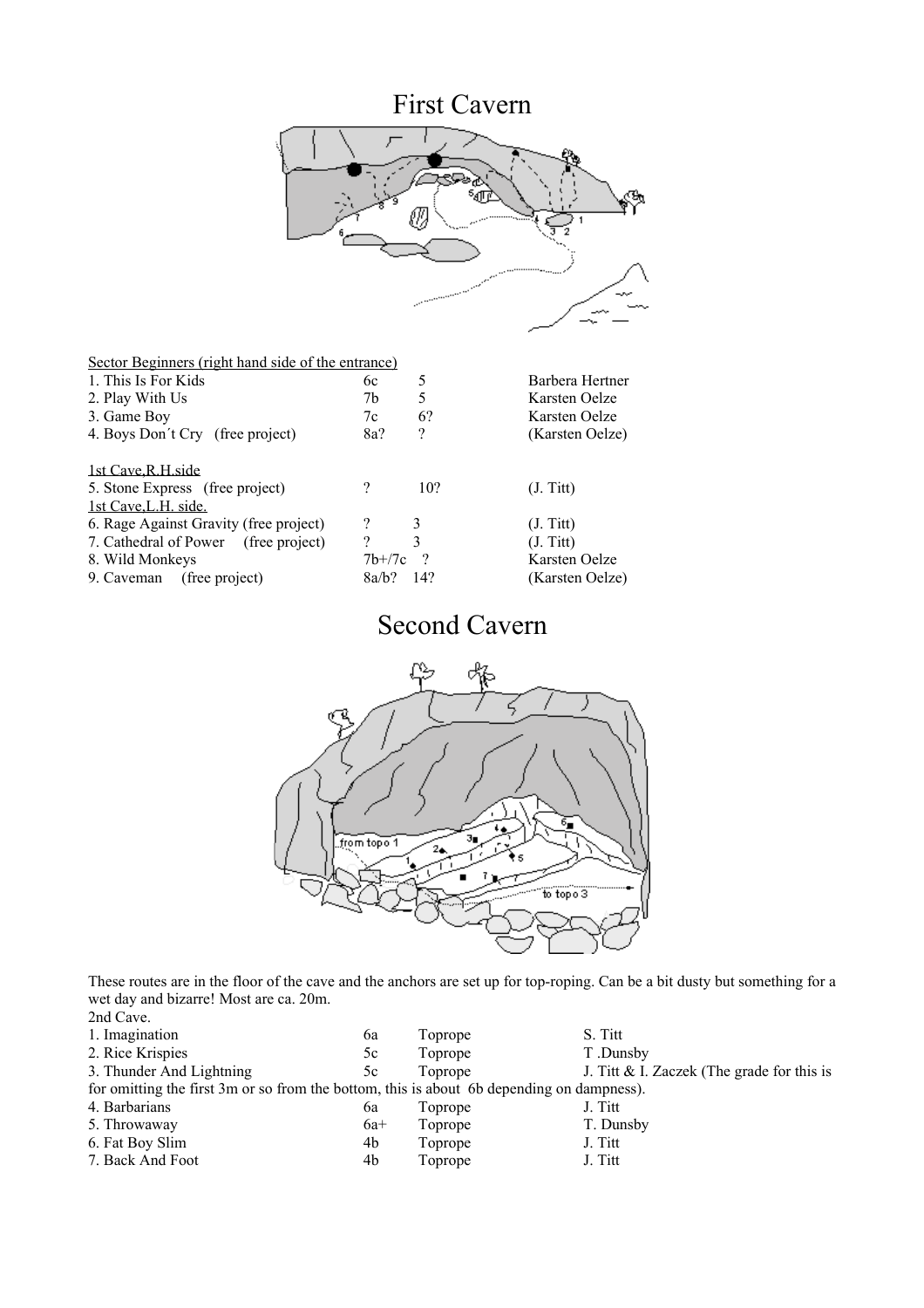### Third Cavern

Some tremendous climbing in the  $6<sup>th</sup>$  grade with Mission Impossible possibly being on the upper limit of the 6's. The floodlighting at the top provides enough light to climb at night and this is a fantastic experience.



| 1. Red Road                       | .5b   |    | J. Titt & I. Zaczek (reportedly not as loose as it |
|-----------------------------------|-------|----|----------------------------------------------------|
| was!)                             |       |    |                                                    |
| 2. Stone Temple Pilots            | $7a+$ | 9  | Aris Thoedoropoulos                                |
| 3. Christmas Day At The Workhouse | bа    |    | J. Titt & I. Zaczek                                |
| 4. Magic Way finish               | $6a+$ |    | J. Titt & I. Zaczek                                |
| 5. Wild Frontier                  | 6b    | 13 | J. Titt & I. Zaczek                                |
| 6. Mission Impossible             | 6c    | 16 | J. Titt & I. Zaczek                                |
|                                   |       |    | .                                                  |

For this route start tied to both ends of the (60m) rope, use one strand in the first 4 bolts, on reaching the start of the slab untie from this, and climb the rest using the other strand. This is to reduce the rope drag, recovering the quickdraws is no problem.

Opposite Mission Impossible are two routes, the right hand one being:-

7. Once We Were Trees 6c+ 8 J. Titt A fine test piece, the lower section of this being an exercise in climbing friable rock, the finger and hand jams in soft rubble being particularly interesting, the route then traverses right to climb the horribly hard overhanging crack.

The left hand route starts up the obvious crack and continues up the slab above slightly leftwards. 8. Gandalf (with 6 aid points) 4b 9? S. Titt (free) 6b J. Titt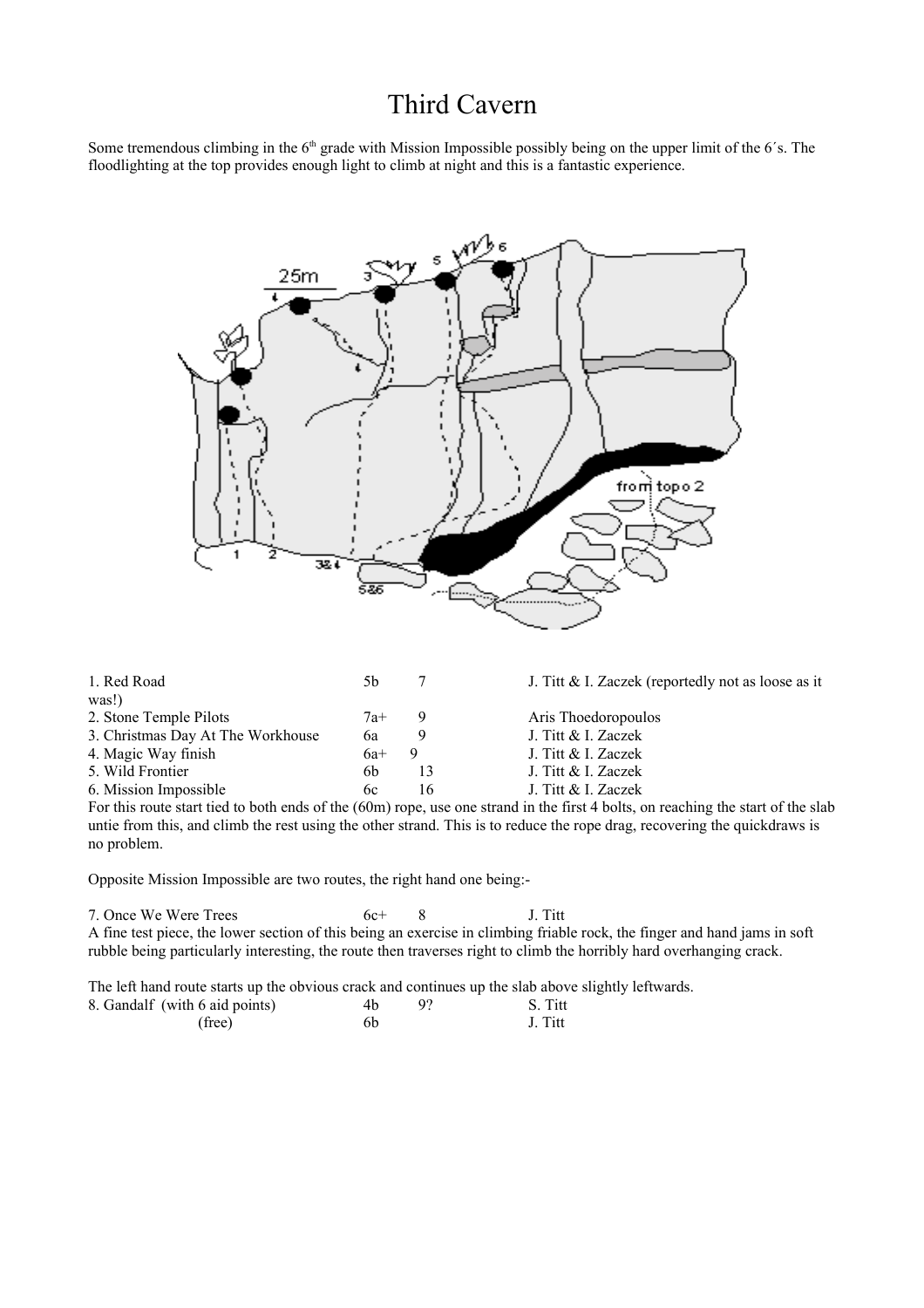# KASTRO THERMISIA

An imposing cliff overlooking the coast and the village of Thermisia. Close inspection reveals an even more daunting prospect than a first view would suggest. Big, red, bulging and holdless seems to sum it up. If you can overcome the initial roofs then there are plenty of routes to be done here in the upper grades. Fortunately there are easier possibilities on the upper tier and there you will find the described routes.

This is actually a great place to visit with a super view over the coast, a ruined castle to explore and a real classic climb, New Order which takes you up an unfeasibly overhanging wall at only 6a. The cliff is floodlit during the summer months and this would give a superb photo opportunity!

Note:- The grades in the old guide were somewhat stiff, and hopefully are now more realistic, but the routes are often hard to start!

The Choice. Single Pitch Sport Routes to 28m-8. Toprope-15

Access. Drive from Ermioni along the coast road towards the village of Thermisia. As you approach the village turn left just before some signs to Hydras Wave Camping. Follow the tarred road to the end.



Parking At the end of the road is a car park.

Walk-in. Take the path marked with faint yellow arrows up to the gap in the castle walls allowing access to the coastward side of the cliff. The path leads from the car park along the base of the cliff on the non-seaward side and then zigzags up to the obvious gap. Through this to gain the seawards side. The routes are here, 5 min.

Altitude. 400m above sea level.

Season. Not suitable in the summer as south facing; otherwise all year.

Water. None.

Camping. At the car park or at Hydras Wave on the coast.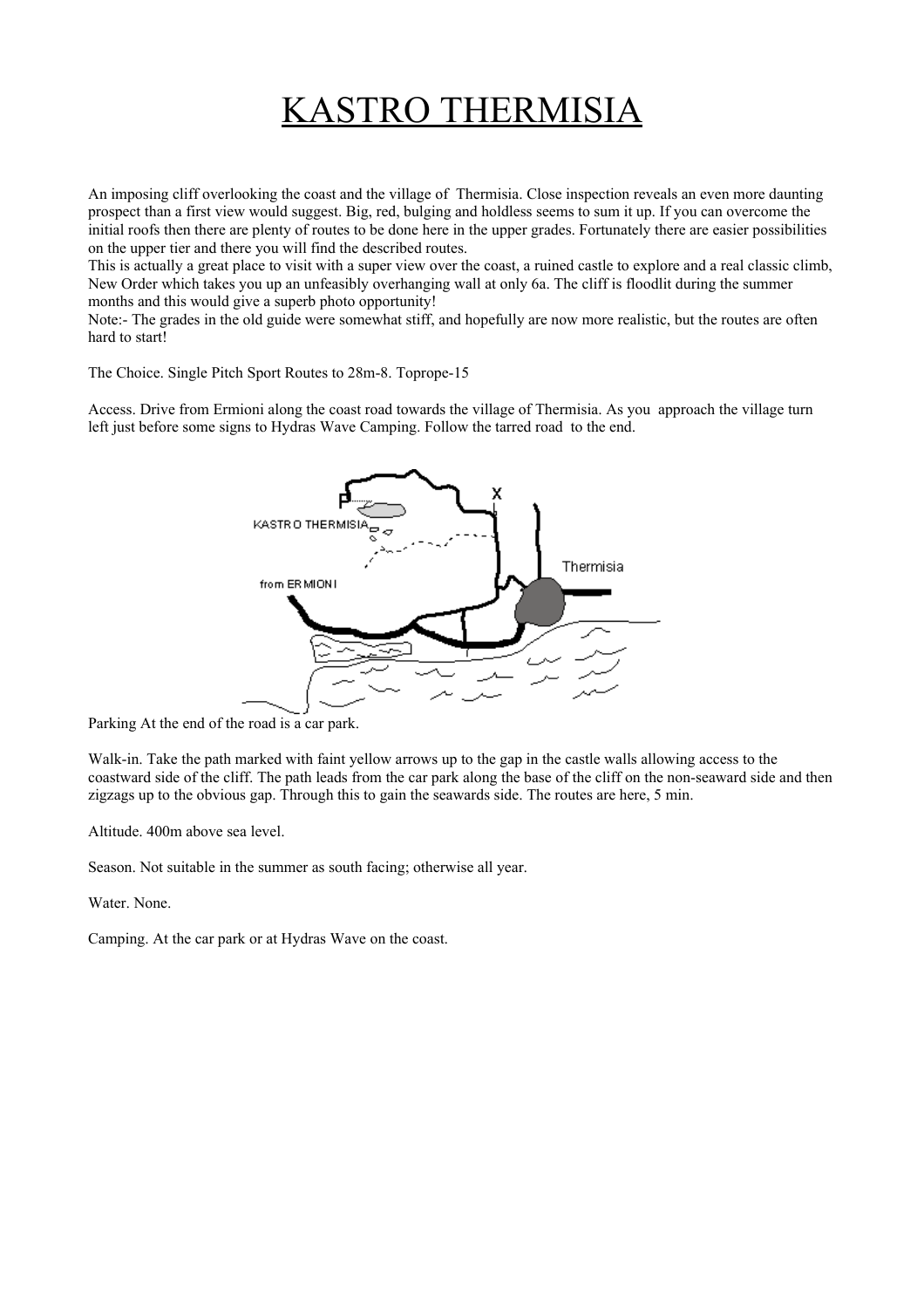### KASTRO THERMISIA VENETIAN WALL



(Route names are written at the start of the climbs.)

| Name                                        |    | Grade | <b>Bolt Count</b> |           | 1st Ascent          |
|---------------------------------------------|----|-------|-------------------|-----------|---------------------|
| 1. Venetian Wall                            | 5b | 9     |                   |           | J. Titt & I. Zaczek |
| 2. Shadow Corner                            |    | 5c    | 8                 |           | J. Titt & I. Zaczek |
| 3. The Leading Edge                         |    | $6b+$ | 8                 |           | J. Titt & I. Zaczek |
| (Direct start)                              |    | $6c+$ |                   |           | Karsten Oelze       |
| 4. In The Red Corner                        |    | 6а    | 8                 |           | J. Titt & I. Zaczek |
| 5. The Cutting Edge                         |    | 7a    | 8                 |           | Karsten Oelze       |
| 6. Bombastic                                |    | 6а    | 8                 |           | J. Titt & I. Zaczek |
| 7. Pinnacle Crack                           | 6а | 6?    |                   | J. Titt   |                     |
| 8. Scythe (drilled project, not yet bolted) |    |       |                   | (J. Titt) |                     |
| 9. New Order                                |    | 6а    | 10?               |           | J. Titt             |
|                                             |    |       |                   |           |                     |

10. Captain Fantastics Insane Outing. (project, still to be bolted)

### Play Wall

This is the short wall facing Venetian Wall. The routes here have been cleaned and drilled but not yet bolted but give some good top -rope fun. There are also some lines on the other side which are a bit steeper and harder.

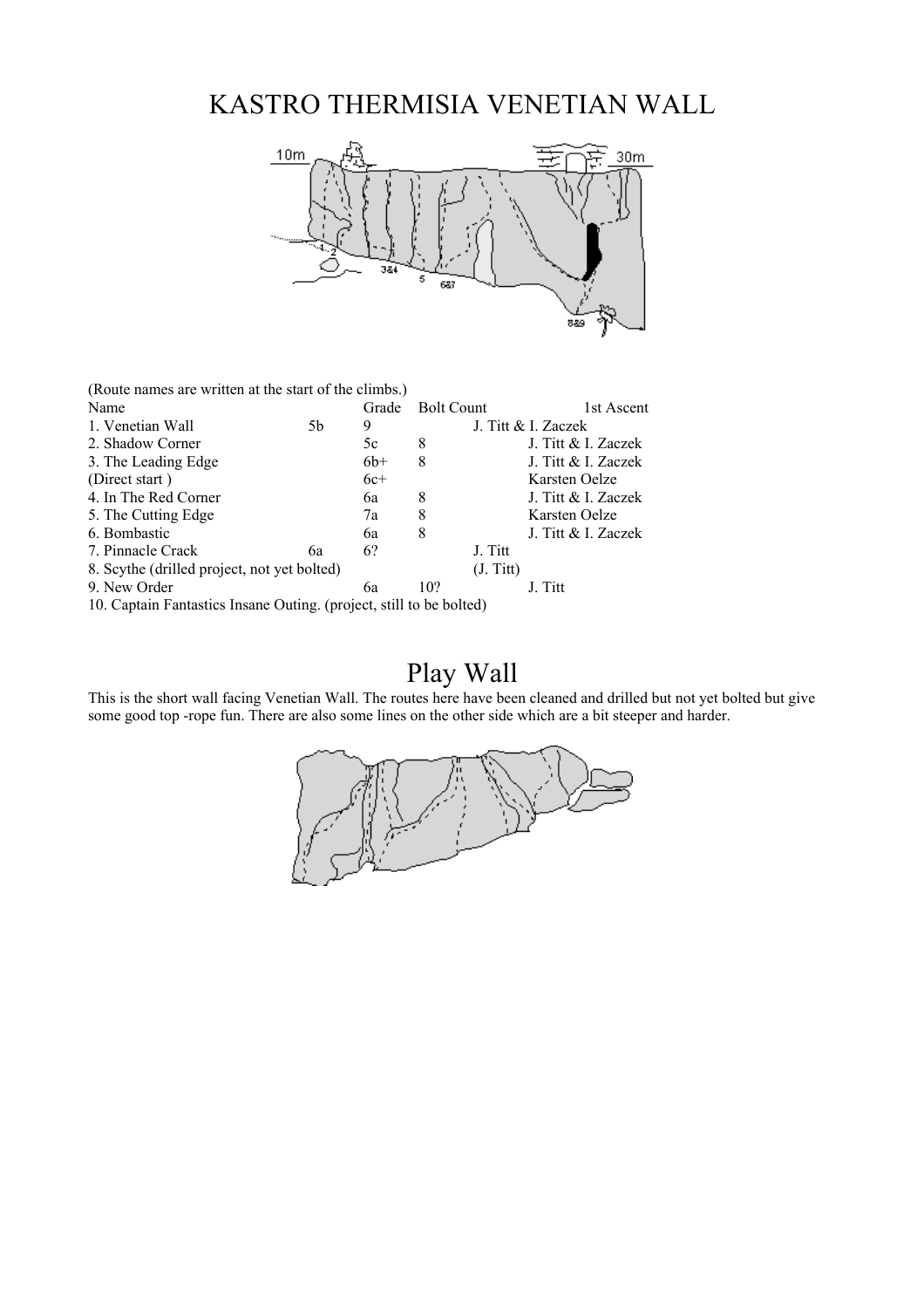# PILLARS OF THE WIND

This is a limestone inclüsion in an area of volcanic activity and is like a miniature mountain peak with lots of shattered pinnacles. From above it doesn´t seem to offer much but the good climbing is on the east and south sides. Some of the rock at the top can be loose but otherwise is excellent. Try to take care if you stray off route. A crag with a friendlier ambience than most, and wonderful views, a deservedly popular venue for family groups as it is very child-friendly with a special top-rope area for the kids.

The Choice. Top Rope Routes-24. Single Pitch Bolt Routes to 30m-31. Trad-1. Project-1.

Access.From the coast road Ermioni-Thermisia about 2 km after Ermioni ( this is just past the turning to Katafyki Ravine) take the left fork to Iliokastro. At Iliokastro take the first right (signed to Thermisia in Greek). At the next junction go straight on then follow the tarred road for 5km to a saddle (the tar stops 100m further) where you turn right up a rough dirt road, which after 2km, brings you to a parking place above the cliff. By Boat. NO!



Walk-in. Follow a small path through the bushes to the cliff, 5mins.

Altitude. 650m above sea level.

Season. Good spring, summer and autumn crag but can be cold in the winter. Always a shaded side available.

Water. None locally but see the route to Rock Of Ages for a good nearby spring.

Camping. Anywhere! It can be incredibly windy at the car parking but down at the cliff it is sheltered.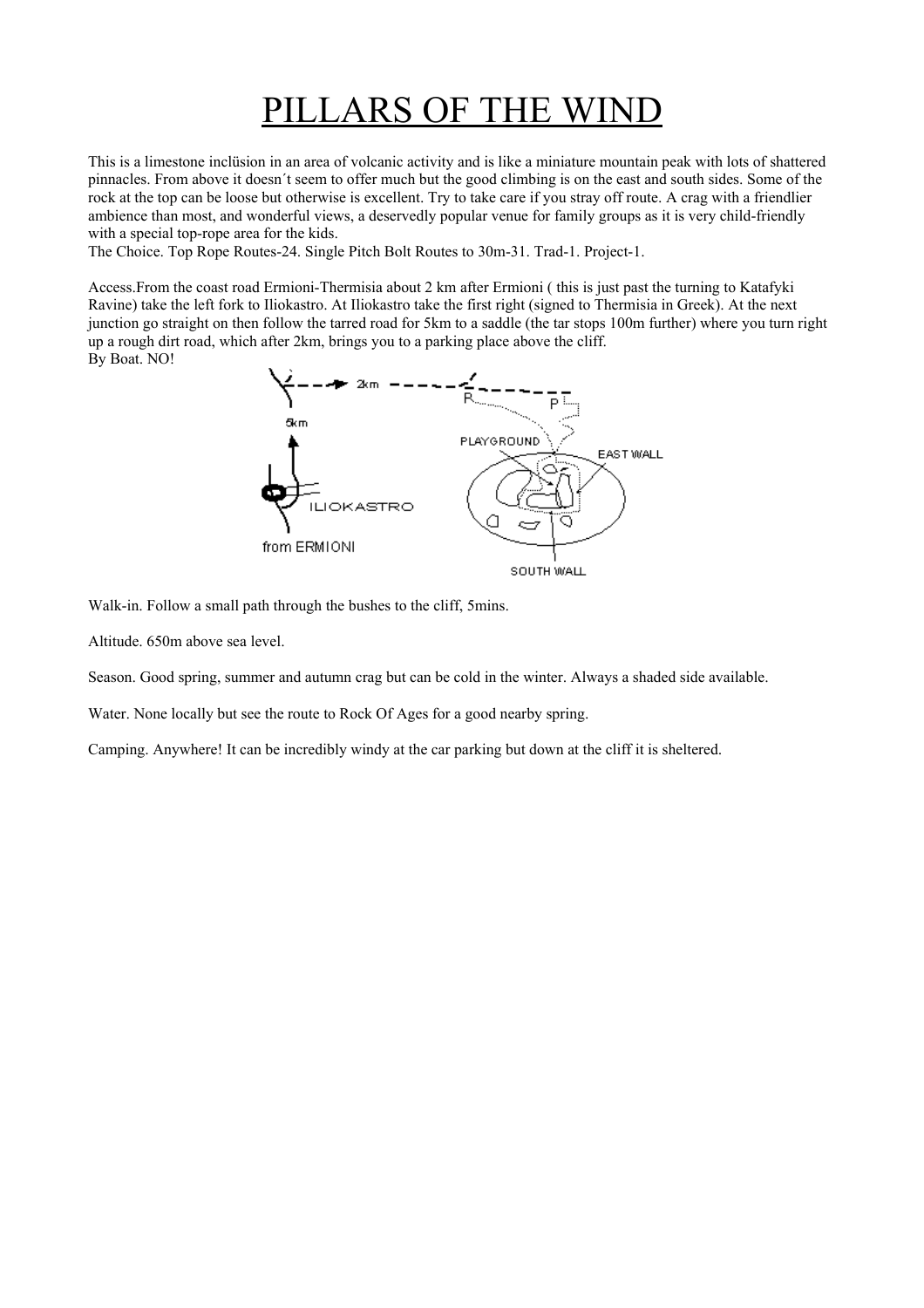### THE PLAYGROUND

This is a very pleasant picnick spot with some shade from the sun and loads of short (up to 10m) routes primarily intended for kids. They are provided with bolt belays and chains to reduce chafe where needed, these are shown on the sketch below along with the easy way to get to them.



(Route names written at the start of the routes) Name Grade

| Merlin            |       | 5b                                                 |
|-------------------|-------|----------------------------------------------------|
| Asterix           |       | 4c                                                 |
| Tombstone         |       | 4b                                                 |
| Menhir            |       | 6c                                                 |
| Obelix            | 6a    |                                                    |
| Wizard            | 5c    |                                                    |
| Flakey            | 5b    | All 1st ascents by J. Titt & I. Zaczek.Some of the |
| Sharkey           | $5a+$ | lower grades may not be very accurate as I soloed  |
| Minnie            | 4b    | these and am a bit taller than the average child!  |
| Goofy             |       | 4a                                                 |
| The Slab          | 5c    |                                                    |
| Snoopy            | 3     |                                                    |
| Crackerjack       | 4b    |                                                    |
| Sesame St         | 5b    |                                                    |
| <b>Steep</b>      | 6a    |                                                    |
| Steeper           |       | $5c+$                                              |
| Speedy            |       | $\mathfrak{Z}$                                     |
| Donald Duck       |       | $\overline{3}$                                     |
| Kiddies Korner    | 4a    |                                                    |
| Fingernail        | 6a    |                                                    |
| Fingertip         | $6a+$ |                                                    |
| Pullover          | $5c+$ |                                                    |
| Holly Tree Corner | 5b    |                                                    |
| Mickey Mouse      | 5c    |                                                    |
|                   |       |                                                    |

# EAST FACE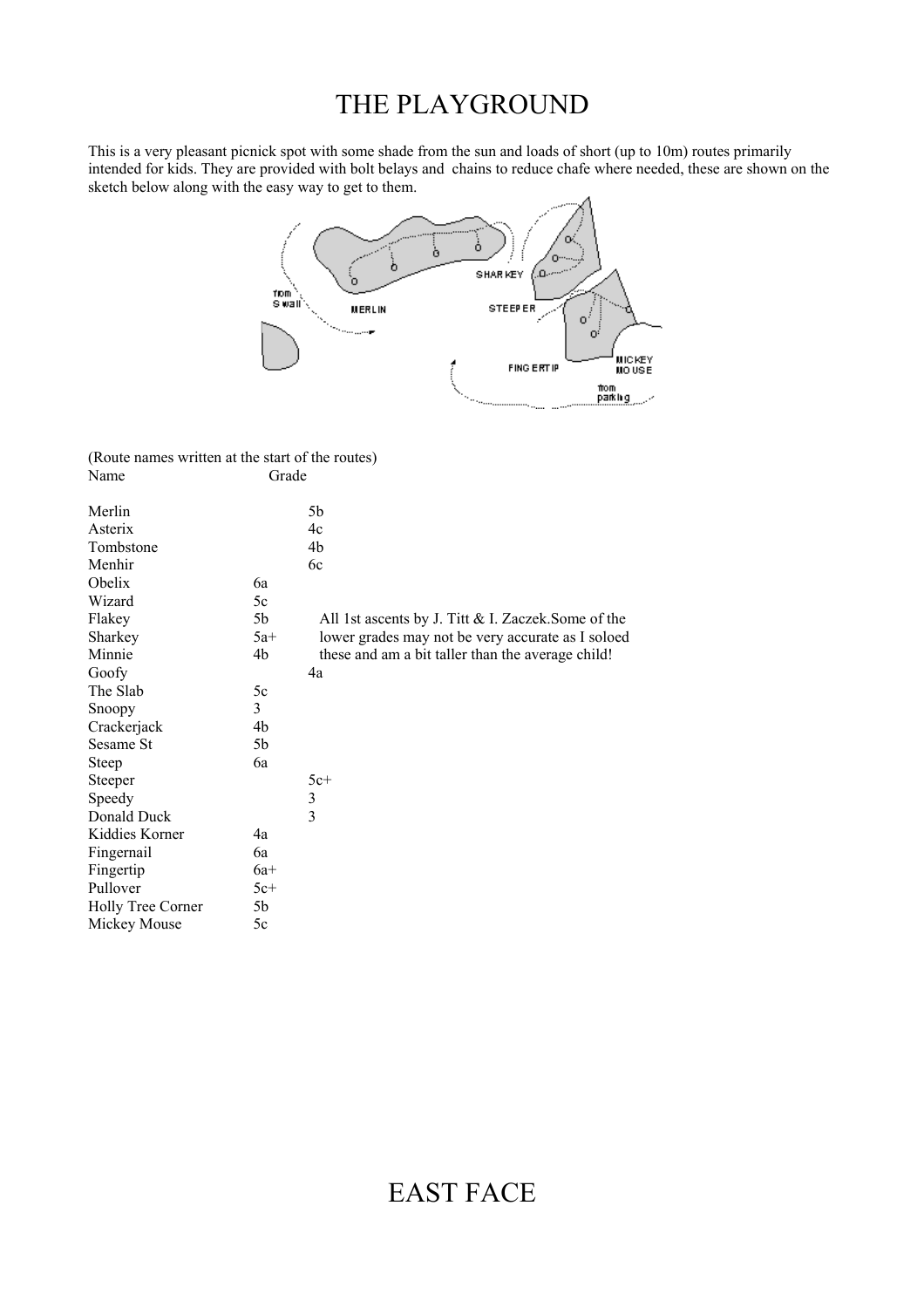

| 1. Independence Day                                                              |        | 5b    |   | J. Titt & I. Zaczek |
|----------------------------------------------------------------------------------|--------|-------|---|---------------------|
| 2. The Fabulous Thunderbirds                                                     | 5c     | 8     |   | J. Titt & I. Zaczek |
| 3. (Direct Start)                                                                | 6b     | 9     |   | J. Titt & I. Zaczek |
| 4. Another Day                                                                   | $5b+$  | 9     |   | J. Titt & I. Zaczek |
| 5. Left Overs                                                                    | 4b     | 9     |   | J. Titt & I. Zaczek |
| 6. Drilled project, do not climb this as a very large loose block will kill you! |        |       |   |                     |
| 7. Do It On Sunday                                                               | 6b     | $\pm$ |   | J. Titt & I. Zaczek |
| 8. Zoom                                                                          | 6b     | 12    |   | J. Titt $& S.$ Titt |
| 9. Joyride                                                                       | 6а     | 6     |   | J. Titt & I. Zaczek |
| 10. Wait I Must Piss                                                             |        | $5b+$ | 6 | J. Titt & I. Zaczek |
| 11. Wednesday Afternoon                                                          | 5a     | 6     |   | J. Titt & I. Zaczek |
| 12. Swanage Days                                                                 | Trad V |       |   | J. Titt & I. Zaczek |
| 13. Singleton                                                                    | 5b     | 5     |   | J. Titt & I. Zaczek |
| 14. Guy Fawkes                                                                   | 5c     | 6     |   | J. Titt & I. Zaczek |
| 15. Fire Starter                                                                 | 5b     | 6     |   | J. Titt & I. Zaczek |
|                                                                                  |        |       |   |                     |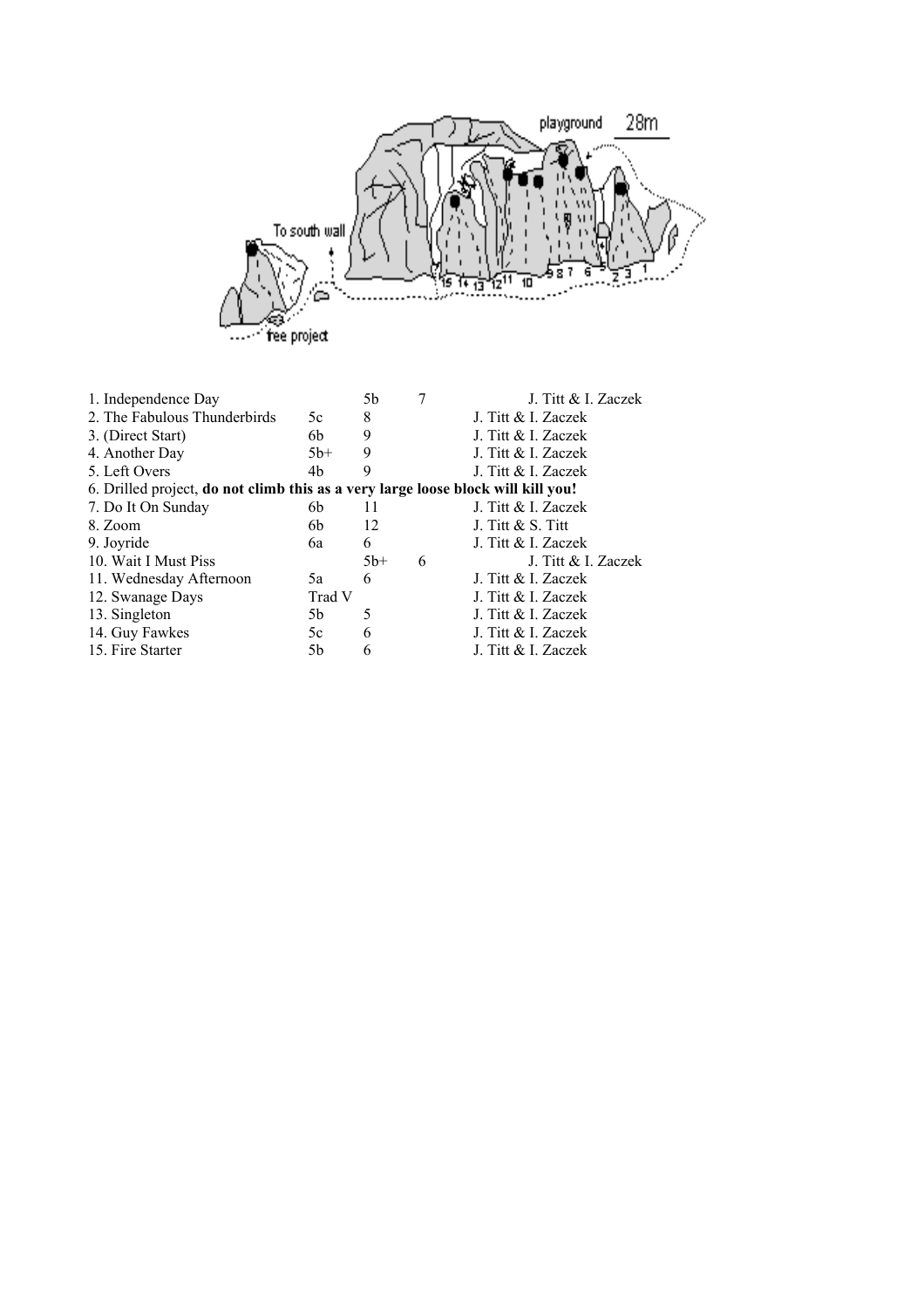### SOUTH WALL



Below and opposite the South Wall area is a shattered cliff and on the other side of this (down to the left) is an overhanging wall with; Riders On The Storm (Free Project) 7c/8a? (Karsten Oelze)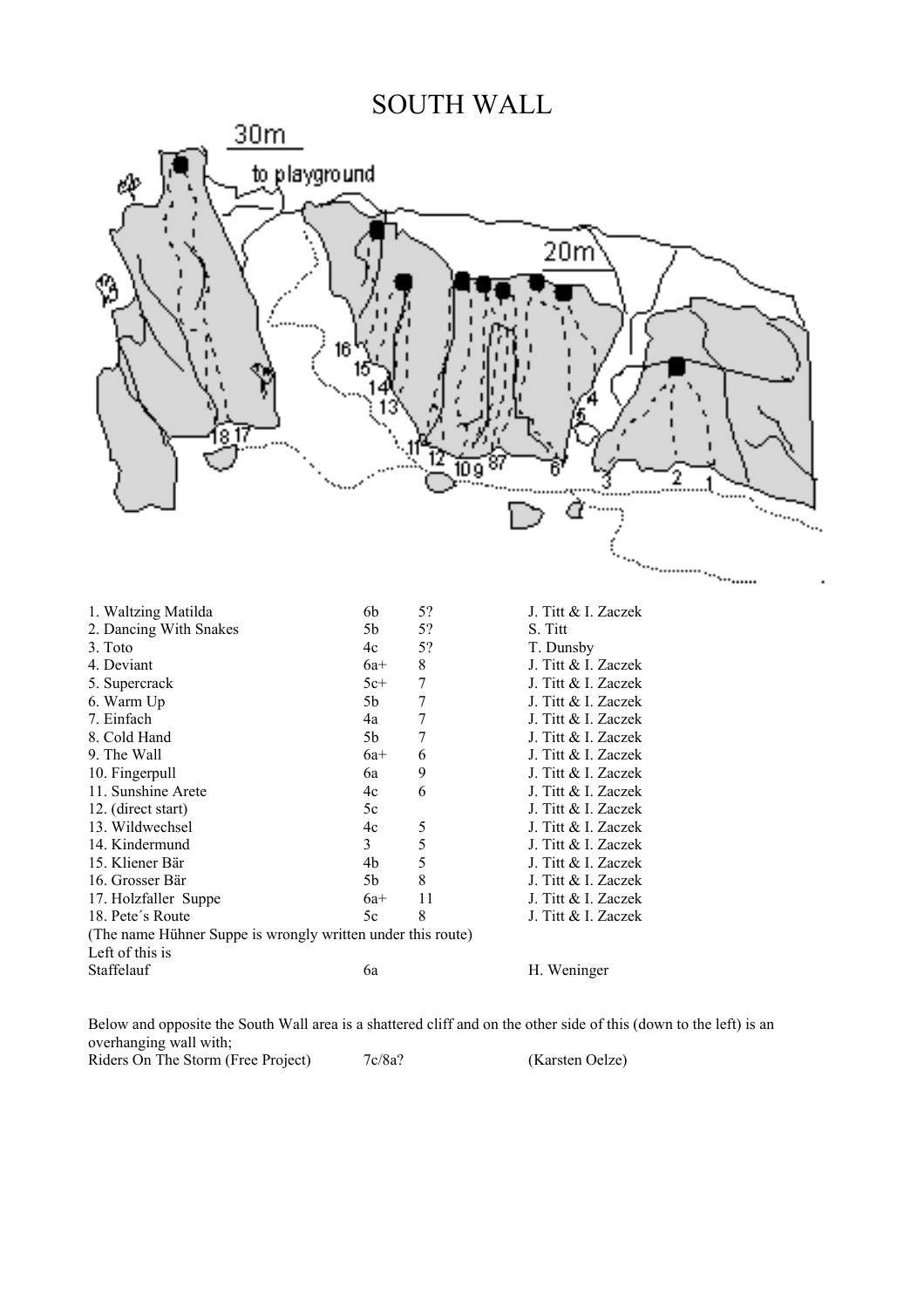# DIDYMA

This is one of the top sports cliff in Greece. Excellent access, superb rock, magnificent views, great routes and a perfect climate for climbing on the hot summer afternoons make this the most popular cliff by far. The cliff lies at the summit of the mountain of the same name and owing to its altitude (1100m) is around10°C cooler than on the coast, and in the summer months is shaded after midday. Added to the cooling sea breeze this means that it is always agreeably cool, so much so that I have seen Greek climbers in jackets when on the coast it has been over 40°C!

The rock here is not as sharp as many areas allowing one to push the technical side, which is fortunate as the climbing is on steep or lightly overhanging walls and requires good technique, no tufa hauling here.

The cliff is divided into 2 sectors, Winter and Summer with sector Winter being less shaded, which is why there are no routes as yet on it! It is however higher and offers potential for harder routes than on Summer. (We have started drilling some lines in the centre of the cliff, on the obvious buttress, and these will be finished sometime. There are working bolts along the top of the cliff.

)

The Choice. Single Pitch Sport Routes up to 30m. 65. Projects.2

Access.At the summit of the pass over Didyma take the narrow tarred road to the summit. (Didyma is the mountain with a super collection of telecoms masts on its summit.)



By Boat. Don´t make me laugh!

Parking. At the last sharp right hand bend,before the masts.The cliff lies below you.

Walk-in. Marked path.1 min.

Altitude.1100m

Season. Spring, Summer and Autumn. Can be snow covered in winter but on a sunny day is O.K.

Water. None at the cliff. Good water at the petrol station on the way from Didymon village. Spring as you descend the other side of the pass on the main road, on the left.

Camping. Level areas near the antennae.You can bivouac in the back room of the small chapel which also has a power socket and lighting.

The route numbers and topo´s start nearest the parking.

Topo 1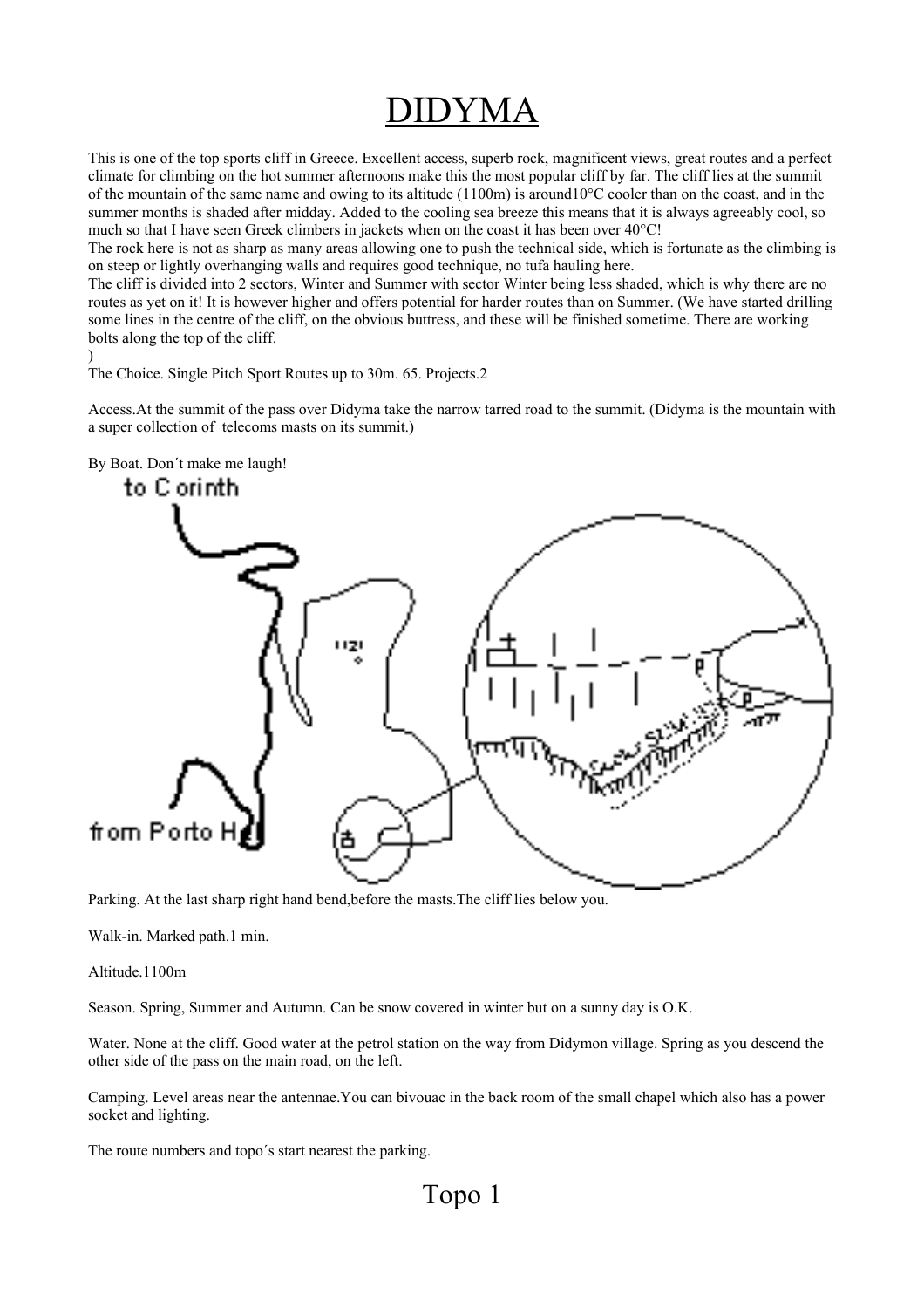

(Route names are written on the rock at the start of the route.)

| Name                      | Grade | <b>Bolt Count</b> | 1st Ascent                            |
|---------------------------|-------|-------------------|---------------------------------------|
| 1. Little Crack           | $6a+$ | 4                 | J. Titt & I. Zaczek                   |
| 2. Hole                   | 6b    | 4                 | J. Titt & I. Zaczek                   |
| $3.$ Jump                 | 6a    | 5                 | J. Titt & I. Zaczek                   |
| 4. Little Chimney         | 4b    | 5                 | J. Titt & I. Zaczek                   |
| 5. Little Wall            | 6a    | 5                 | J. Titt & I. Zaczek                   |
| 6. Huggy Bear             | 5c    | 5                 | J. Titt & I. Zaczek                   |
| 7. First Arete            | 4b    | 6                 | J. Titt & I. Zaczek                   |
| 8. First Corner           | 4c    | $10$              | J. Titt & I. Zaczek                   |
| 9. Here Comes The Weekend | 4c    | 9These routes are | J. Titt & I. Zaczek                   |
| 10. A Good Crack          | 5a    |                   | 8extra bolted for J. Titt & I. Zaczek |
| 11. Direct                | 5a    |                   | 7kids/beginners. J. Titt & I. Zaczek  |
| 12. A Funny Turn          | 5a    | .                 | J. Titt & I. Zaczek                   |
| 13. Teen Dream            | 5b    | 7                 | J. Titt & I. Zaczek                   |
| 14. Ginger                | 4a    | 10                | J. Titt & I. Zaczek                   |
| 15. Bad Beer              | 5b    | 5                 | J. Titt & I. Zaczek                   |
| 16. Drilling In The Rain  | 5b    | 6                 | J. Titt & I. Zaczek                   |
| 17. Trouble               | 6a    | 8                 | J. Titt & I. Zaczek                   |
| 18. Fear Of Goats         | 6a    | 8                 | J. Titt & I. Zaczek                   |
| 19. Teamwork              | $6a+$ | 9                 | J. Titt $&$ J. Gstoettenmayr          |
| 20. J & J                 | $6a+$ | 9                 | J. Titt & I. Zaczek                   |
| 21. Powerline             | 6a    | 9                 | J. Titt & I. Zaczek                   |
|                           |       |                   |                                       |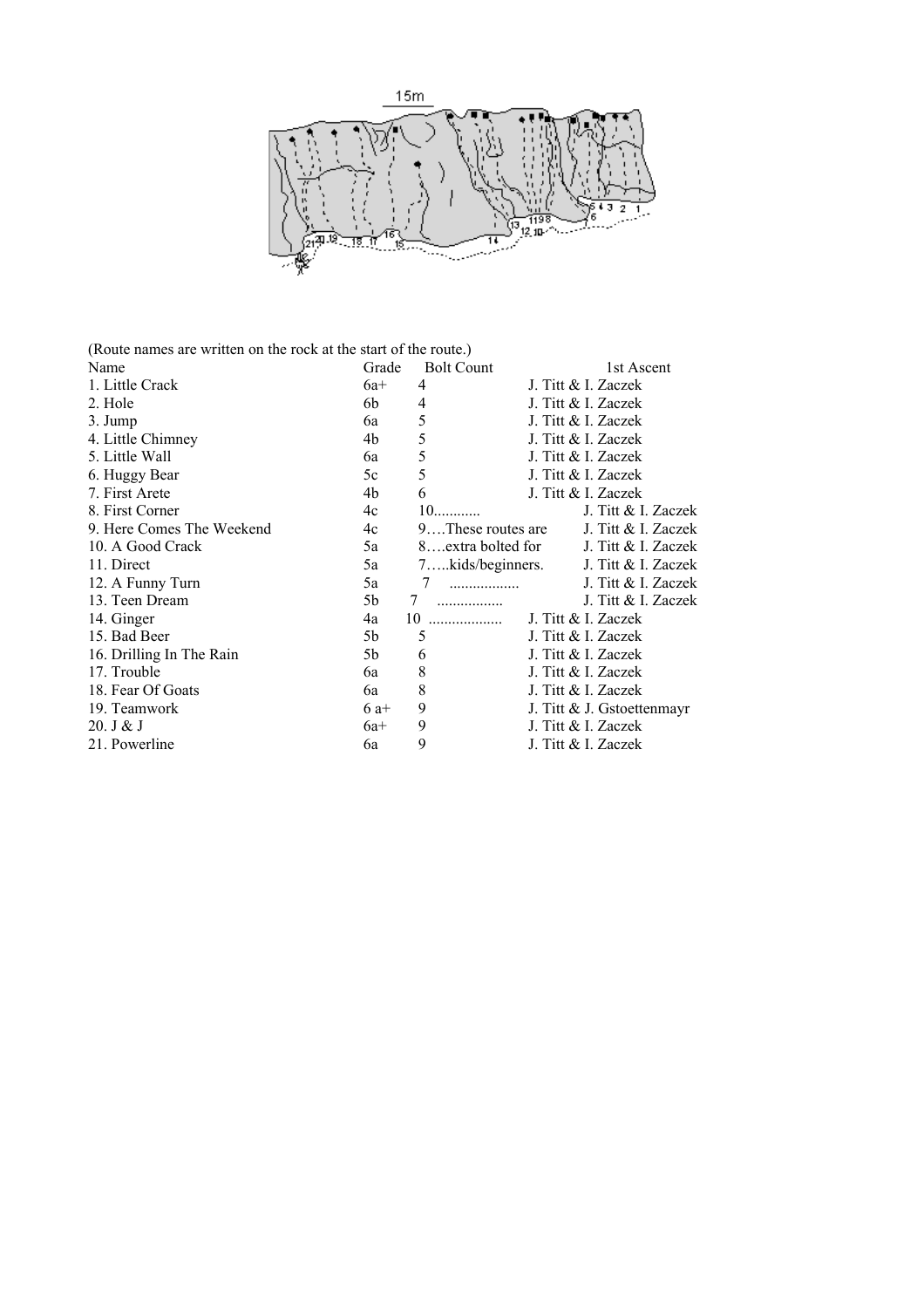Topo 2



| 22. Inge's Fingers          | $5b+$<br>7  | J. Titt & I. Zaczek           |
|-----------------------------|-------------|-------------------------------|
| 23. Cave                    | 8<br>6b     | J. Titt & I. Zaczek           |
| 24. Wave                    | 8<br>7c     | Karsten Oelze                 |
| 25. Funhouse                | 7<br>7a     | <b>James Mittins</b>          |
| 26. Funtime                 | 6<br>5a     | J. Titt & I. Zaczek           |
| 27. Prankster               | 6b<br>6     | J. Titt & I. Zaczek           |
| 28. FREE PROJECT            | 8<br>ca 8a  | bolted by J. Titt & I. Zaczek |
| 29. Great White Way         | 5<br>6a     | J. Titt & I. Zaczek           |
| 30. Massive Attack          | 7<br>$6c+$  | J. Titt & I. Zaczek           |
| 31. Ektonisi                | 8<br>$7b+$  | Thomas Michalaedes            |
| 32. Black Diamond           | 9<br>7c     | Karsten Oelze                 |
| 33. Free Project            |             |                               |
| 34. Crystal Voyager         | 8?<br>$7a+$ | Karsten Oelze                 |
| 35. The Hots                | $6c+$<br>8? | S. Titt                       |
| 36. Lightning               | 7<br>$5c+$  | J. Titt & I. Zaczek           |
| 37. Thunder Wall            | 8<br>5c     | J. Titt & I. Zaczek           |
| 38. Cool Move               | 9<br>6a     | J. Titt & I. Zaczek           |
| 39. Nice Suprise            | 6<br>5c     | Hans Weninger                 |
| 40. Smile                   | 10<br>5a    | J. Titt & I. Zaczek           |
| 41. Thursdays Child         | 9<br>4c     | J. Titt & I. Zaczek           |
| 42. Little Lizard           | 5<br>6b     | <b>Martin Falk</b>            |
| 43. Sweet Sixty             | 8<br>6b     | Hans Weninger                 |
| 44. Children Of Mycenae     | 8?<br>6c    | <b>Ruth Dawson</b>            |
| 45. Perfect Acoustics       | 8?<br>$7b+$ | Carl Dawson                   |
| 46. James Jaunt             | 7<br>6b     | <b>James Mittins</b>          |
| 47. Wonderhold              | 5c<br>6     | J. Titt & I. Zaczek           |
| 48. Girls Do It Differently | 5b<br>6     | J. Titt & I. Zaczek           |
| 49. Slant Eyes              | 6<br>5a     | J. Titt & I. Zaczek           |
|                             |             |                               |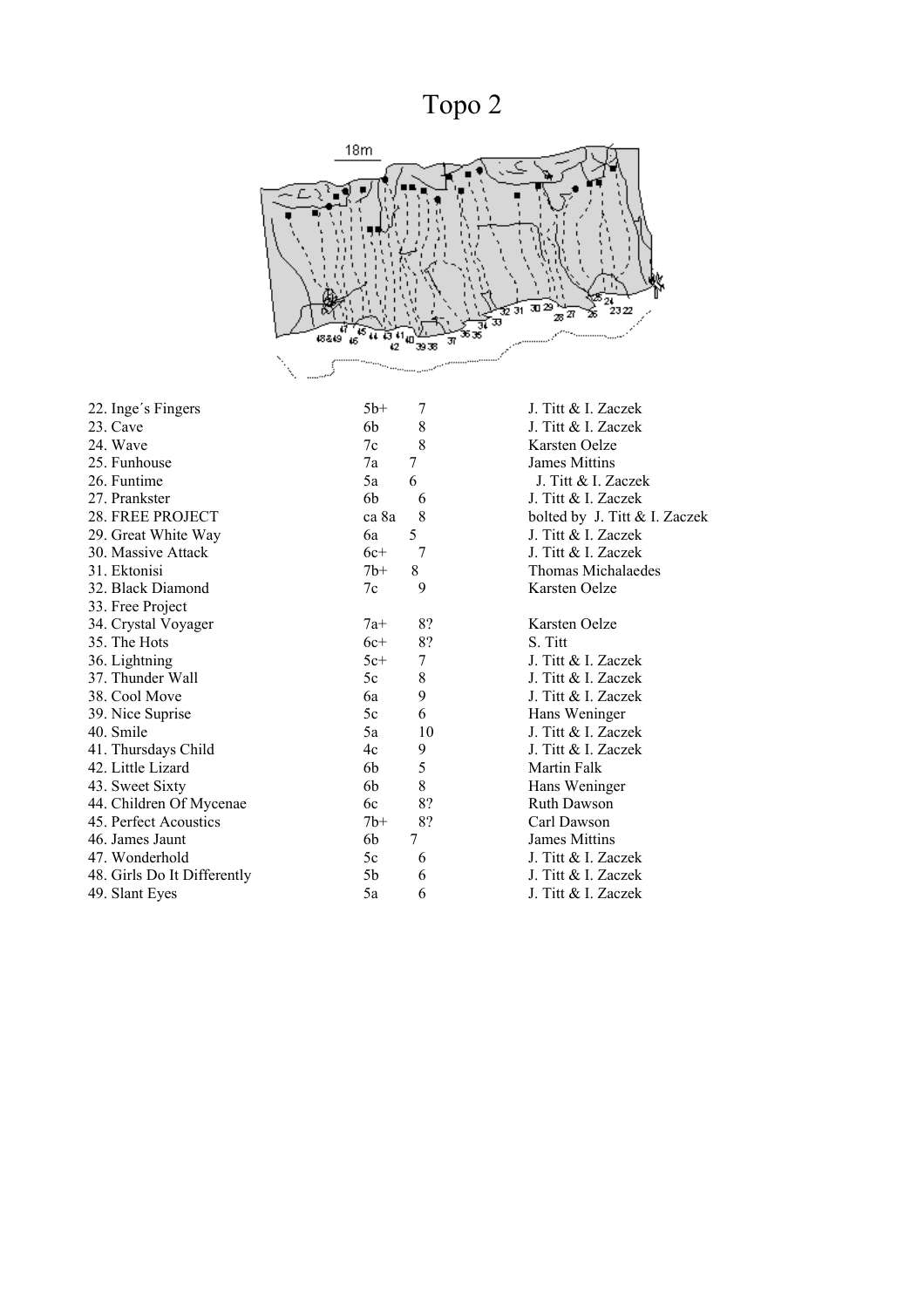# Topo 3



| 50. Buckshot (free project, to the penultimate bolt is ca 8a) |       |     | bolted by      |
|---------------------------------------------------------------|-------|-----|----------------|
| 51. Summer Madness                                            | $6c+$ | 9   | J. Titt $\&$ l |
| 52. Spring Thing                                              | 7a    | 10? | Karsten C      |
| 53. Burn                                                      | 6a    | 8   | J. Titt $\&$ l |
| 54. Jills Route                                               | 5c    | 10  | Jill Giles     |
| 55. Sam's Route                                               | 5b    | 9   | J. Titt $\&$ l |
| 56. Diversion                                                 | $6a+$ | 8   | J. Titt $\&$ l |
| 57. Sidewalk                                                  | $6b+$ | 8   | J. Titt $\&$ l |
| 58. Black Attack                                              | $6c+$ | 8   | J. Titt $\&$ l |
| 59. Big Girls                                                 | 6a    |     | J. Titt $\&$ l |
| 60. Elevation                                                 | 5b    | 8   | J. Titt $\&$ l |
| 61. Sun Parade                                                | 6a    | 8   | J. Titt $\&$ l |
| 62. Tuesday Afternoon                                         | $5c+$ | 8   | J. Titt.       |
| 63. Scorpion                                                  | 5c    | 8   | J. Titt        |
| Quicky                                                        | 6a    |     | H. Wenin       |
| 64. Fallen Angel                                              | 6b    | 9   | J. Titt $\&$ l |
| 65. Pain Is Love                                              | $6b+$ | 10  | J. Titt $\&$ l |
| 66. England                                                   | 6a    | 10  | J. Titt $\&$ l |
| 67. Popeye                                                    | 6c    | 6   | J. Titt        |
|                                                               |       |     |                |

bolted by J. Titt J. Titt & I. Zaczek Karsten Oelze J. Titt & I. Zaczek<br>Jill Giles J. Titt & I. Zaczek J. Titt & I. Zaczek J. Titt & I. Zaczek J. Titt & I. Zaczek J. Titt & I. Zaczek J. Titt & I. Zaczek J. Titt & I. Zaczek<br>J. Titt. H. Weninger J. Titt & I. Zaczek J. Titt & I. Zaczek J. Titt & I. Zaczek<br>J. Titt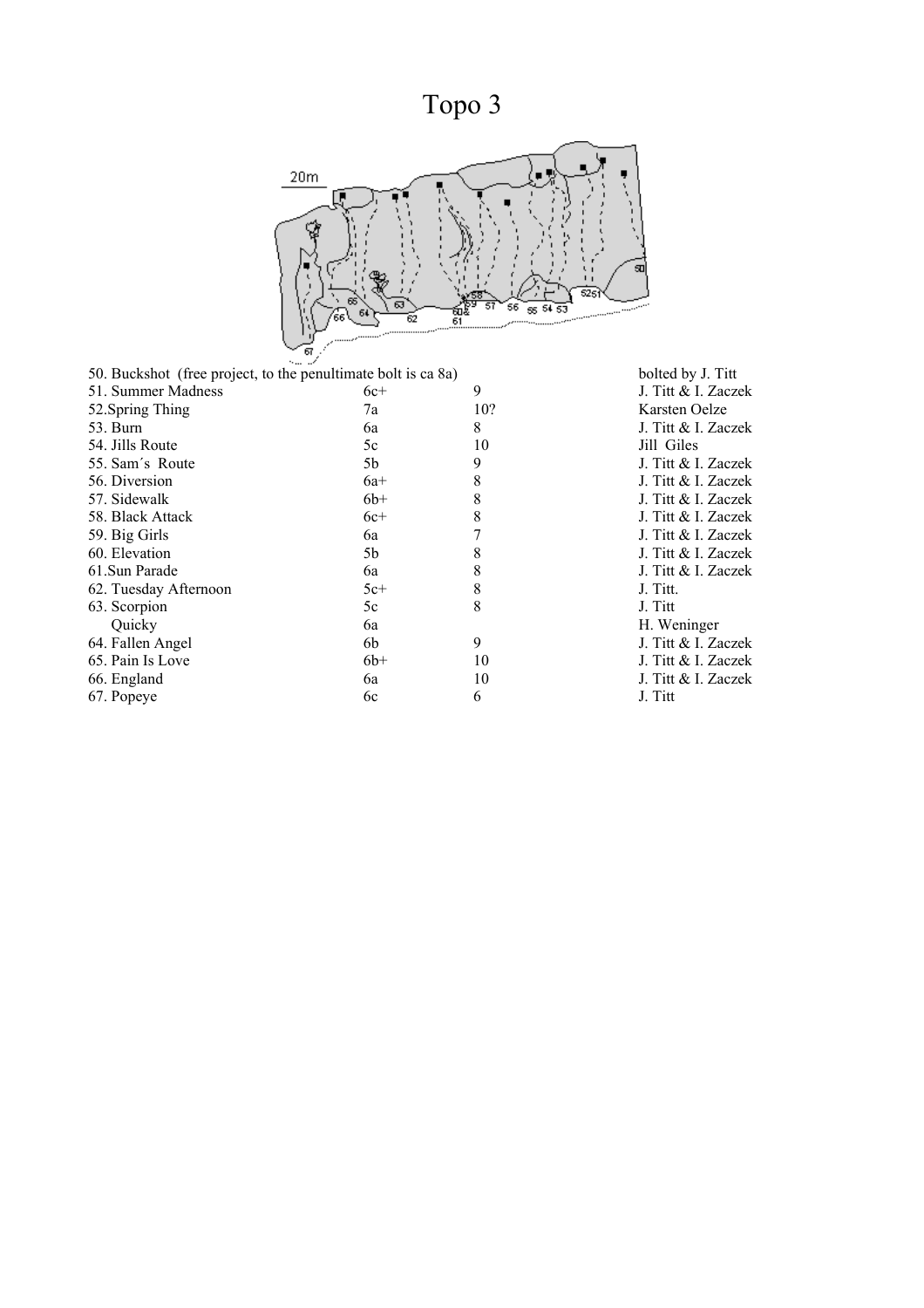# ROCK OF AGES

A nice little cliff in a pleasant setting this is a small ravine with, by our standards, lush vegetation, trees and some good, if rather different, climbing.

One of the few cliffs in the Argolis that offers easy tufa climbs with the continuously overhanging Mr Cool at 5c being one the highlights, albeit a rather strenous one! Other highly enjoyable if rather unusual routes include Dance With Monsters and the weird Pull Of The Sun which climbs up inside the cleft splitting the cliff, a real expedition. The first sector, The Seven Dwarves has seven mini routes which are normally shaded, sector Fairy Tale has some medium length routes which tend to require more arm strength than is usual in Argolis. The main wall offers routes up to 30m with room for another 4 or 5. In the surrounding valleys are plenty of cliffs offering the chance to put up about a thousand new 4´s & 5´s. An excellent cliff for chidren to play at the base in the shade of the trees, but only a few routes for them to toprope

The Choice.Single Pitch Sport Routes up to 30m long.-27

Access.Follow the route as for Pillars Of The Wind, but when you arrive at the turn off the tarred road 5km from Iliokastro ignore this, set your odometer to 0 and follow the road book below through the maze of dirt roads. By Boat. No.



Parking. At the right hand bend at the bottom of the ravine, or a bit further on at the next left.

Walk-in. Ca 3 min following the water pipe and path.

Altitude. 500m above sea level.

Season. All year but in the winter there can be a cold wind here. In summer there is always some shade but the main wall is in the sun after about 12 o'clock.

Water. There is a spring higher up the ravine that the goats use but it's best to pick up water on the drive in at the spring shown.

Camping. A great spot in the trees at the foot of sector Seven Dwarves, otherwise anywhere in the hundreds of square km of mountain.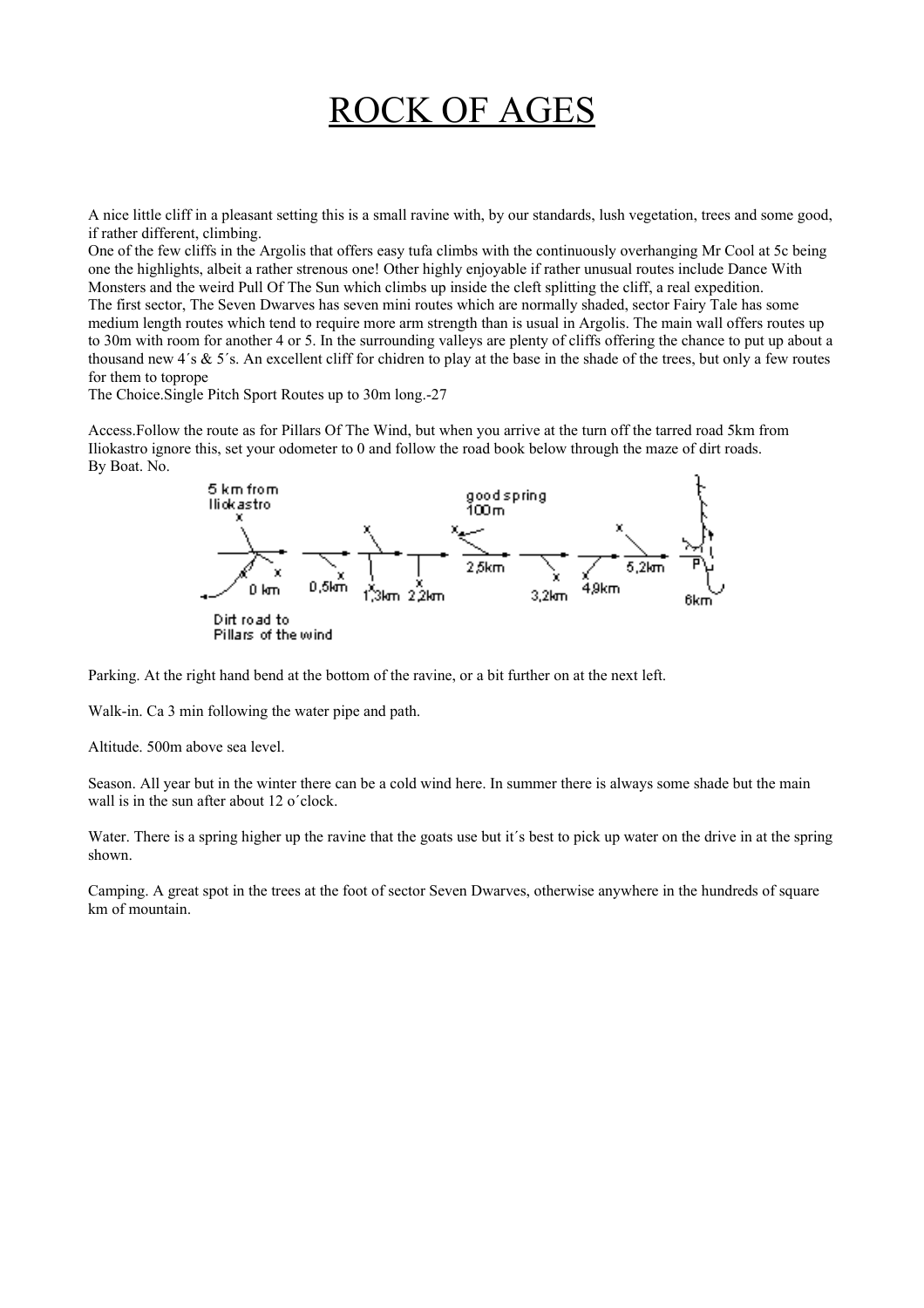# Sector SEVEN DWARVES

No bolt count for these but they are only short, so 6 would probably be max.



| (The names are painted at the start of the routes.) |       |                     |
|-----------------------------------------------------|-------|---------------------|
| Name                                                | Grade | 1st Ascent          |
| Sector Seven Dwarves.                               |       |                     |
| 1. Happy                                            | 4b    | J. Titt & I. Zaczek |
| 2. Grumpy                                           | 4c    | J. Titt & I. Zaczek |
| 3. Bashful                                          | 6c    | J. Titt & I. Zaczek |
| 4. Sneezy                                           | $6b+$ | J. Titt & I. Zaczek |
| 5. Dopy                                             | 7a    | J. Titt & I. Zaczek |
| 6, Dozy                                             | 6b    | J. Titt & I. Zaczek |
| 7. Doc                                              | 6c    | J. Titt & I. Zaczek |
| Sector Fairy Tale.                                  |       |                     |
| 8. Snow White                                       | $5c+$ | J. Titt & I Zaczek  |
| 9. Black Witch                                      | 6b    | J. Titt & I. Zaczek |
| 10. Hobbit                                          | 4a    | J. Titt & I. Zaczek |
| 11. Dance With Monsters                             | $6a+$ | J. Titt & I. Zaczek |
| 12. Fairy Tale                                      | 5a    | J. Titt & I. Zaczek |
| 13. Heave Ho                                        | 5b    | J. Titt & I. Zaczek |
| 14. Grab                                            | 6b    | J. Titt & I. Zaczek |
|                                                     |       |                     |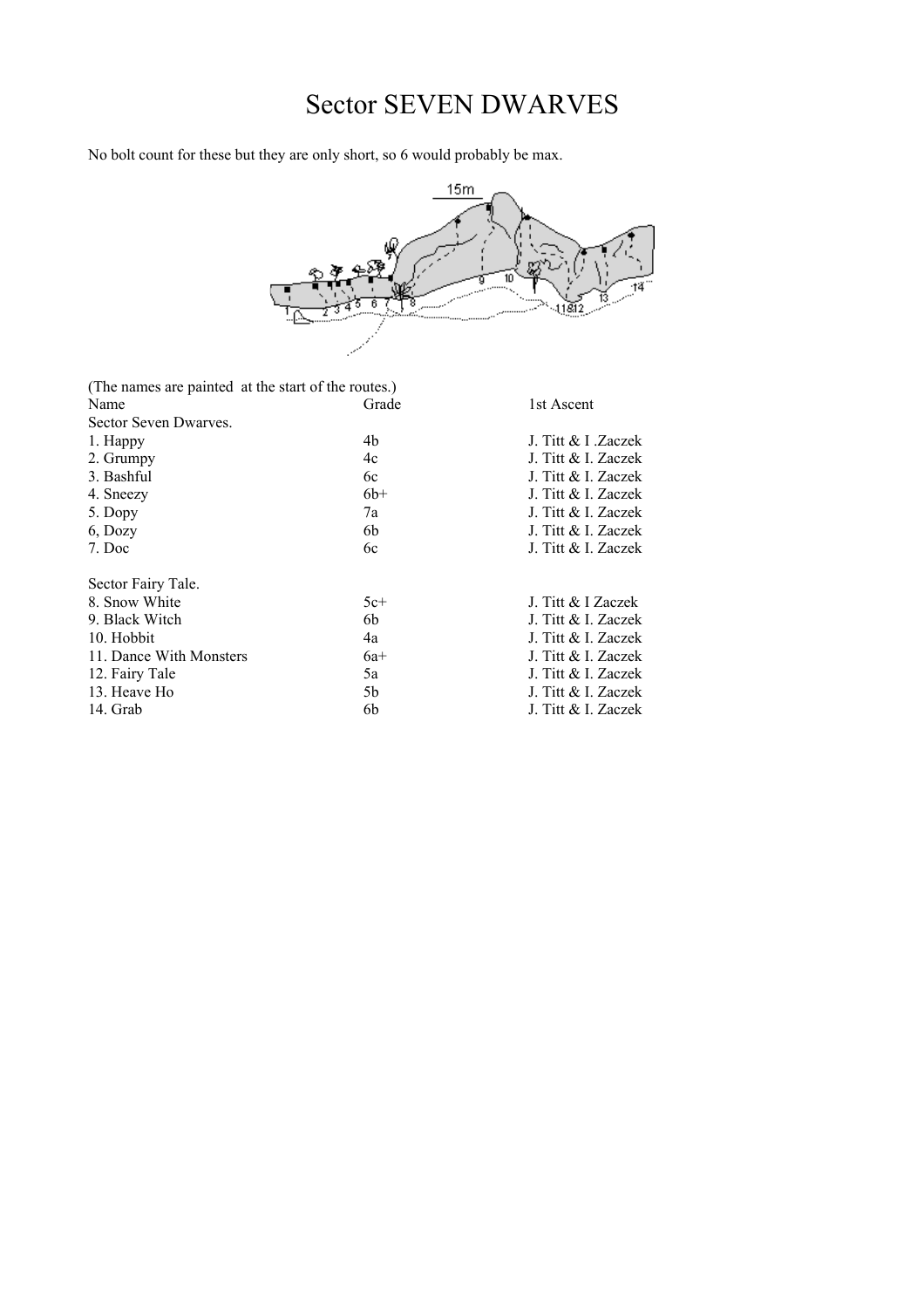# Sector MAIN WALL



| Main Wall                      |       |                          |                         |
|--------------------------------|-------|--------------------------|-------------------------|
| 1. Pam's Arete                 | 4b    | 8                        | Pam Jolliffe            |
| 2. Mr Cool                     | 5c    | $\overline{\mathcal{C}}$ | J. Titt & I. Zaczek     |
| 3. Dreamtime                   | 5b    | $\overline{\mathcal{L}}$ | J. Titt & I. Zaczec     |
| 4. The Rising                  | 5b    | $\overline{\mathcal{L}}$ | J. Titt & I. Zaczek     |
| 5. Gammel Hans                 | $6c+$ | 11                       | H. Weninger             |
| Also on this wall are          |       |                          |                         |
| $E$ os 6a+                     |       |                          |                         |
| Hydra 5c                       |       |                          |                         |
| Furioso 6b                     |       |                          |                         |
| Stoned 6a+                     |       |                          |                         |
| All from H. Weninger. No topo. |       |                          |                         |
| In the Cave.                   |       |                          |                         |
| 6. Pull Of The Sun             | $6a+$ | ?                        | J. Titt & Pete Sedgwick |
| Outside Slab.                  |       |                          |                         |
| 7. Hail                        | 4c    | 8                        | J. Titt & I. Zaczek     |
| 8. Snowtime                    | 4c    | 8                        | J. Titt & I. Zaczek     |
| 9. Simple Start                | 4b    | 8                        | J. Titt & I. Zaczek     |
| 10. Easy Mover                 | 5b    | 8                        | J. Titt & I. Zaczek     |
| 11. Teamwork                   | 5b    | 9                        | H. Weninger             |
| 12.150%                        | 5b    | $\overline{\mathcal{L}}$ | H. Weninger             |
| 13. Roof                       | 6a    | $\overline{\mathcal{L}}$ | H. Weninger             |
| 14. Fridge                     | 5b    | $\overline{\mathcal{C}}$ | H. Weninger             |
|                                |       |                          |                         |

and

Superfine 6a from H. Weninger. Location unknown.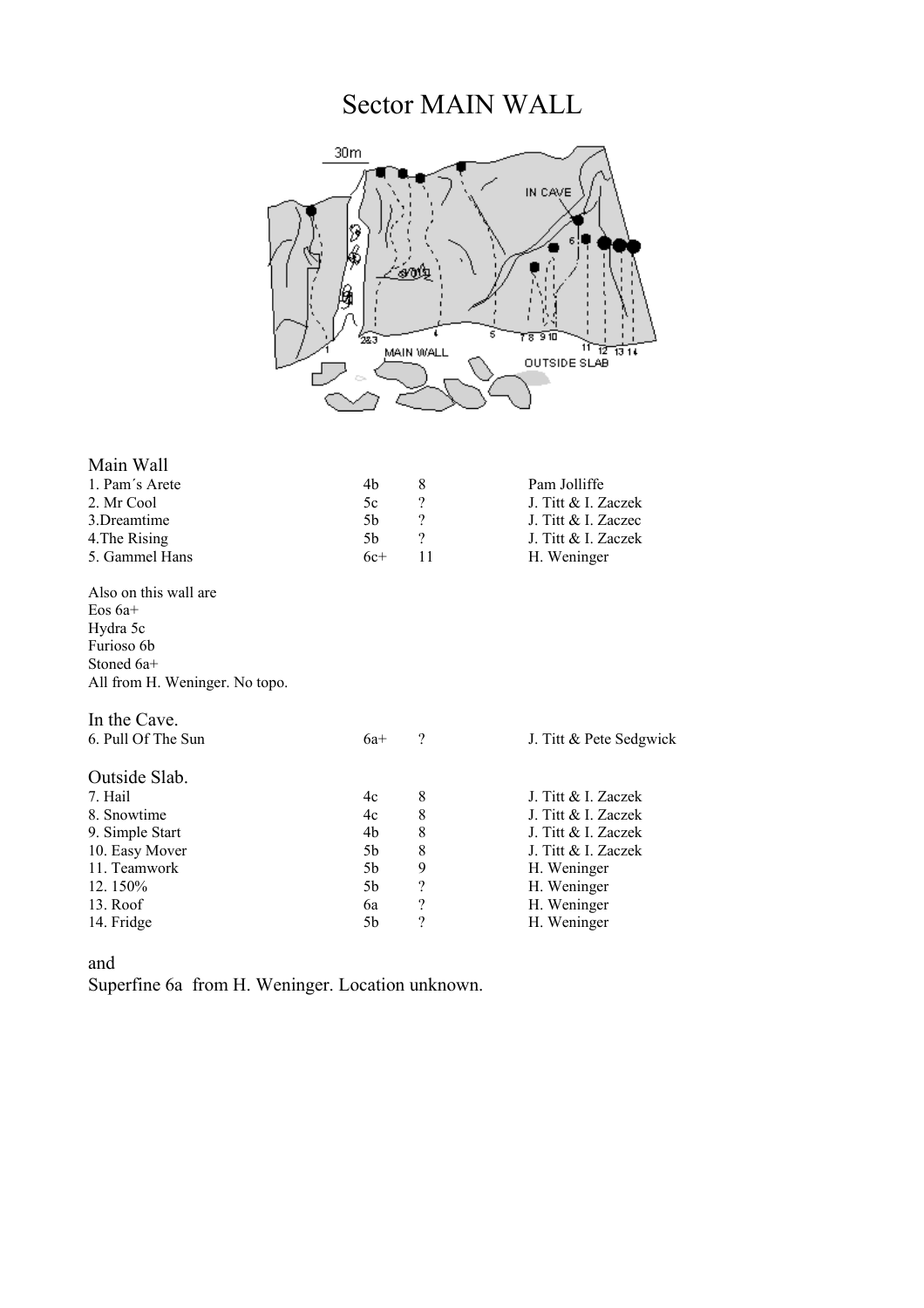# ORTHOLITHI

This is the mountain lying to the north of Mt Didyma whose craggy South face you can see when driving up to the summit of Didyma. Many impressive faces and corners with room for many hundreds of new routes on some of the best rock in the area. The development here has been limited because it is hot in summer and cold in winter, but it has super conditions in spring and summer. The long wall you walk below to the existing routes should give about 50 top class long sport routes alone. If you continue along the dirt road down into the valley there is another area with much more rock and being low lying more likely to allow all year climbing. The existing routes are mostly superb but you need trad gear here except for Scott´s Bad Day Out which is fully bolted. Some amazing solution holes at the tops of the routes and bizzare stuck on holds on some routes. Nothing for kids here and they will probably whine about the walk-in.

The Choice.Single Pitch Sport Routes to 50m-1. Single and Multi Pitch Trad to 900m-7.

Access.From Porto Heli drive on the national road towards Corinth over the pass of Didyma, 8km further there is a sharp L at a marble works. Turn right here to Karatzas (4km). In the village take the 2nd R at a taverna with new stone walls and follow this road past a football pitch and over the river to a T junction. Turn L here and continue to Chora. Here the tar road ends and you take the left hand dirt road for ca. 1km to a left branch up to a quarry (obvious).



Parking. At the start of the road to the quarry (sadly undriveable).

Walk-in. Ca 10 min.

Altitude .800-1100m above sea level.

Season. Spring & Autumn otherwise may be too hot or cold.

Water. None

Camping. At the quarry if you can carry your gear up, otherwise pick your own spot.

At the start of the red wall as you leave the quarry are two routes from Joseph Gstoettenmayr

Fantasia 6b+ and Via Chora 6a No topo for here but they will be obvious, though which is which?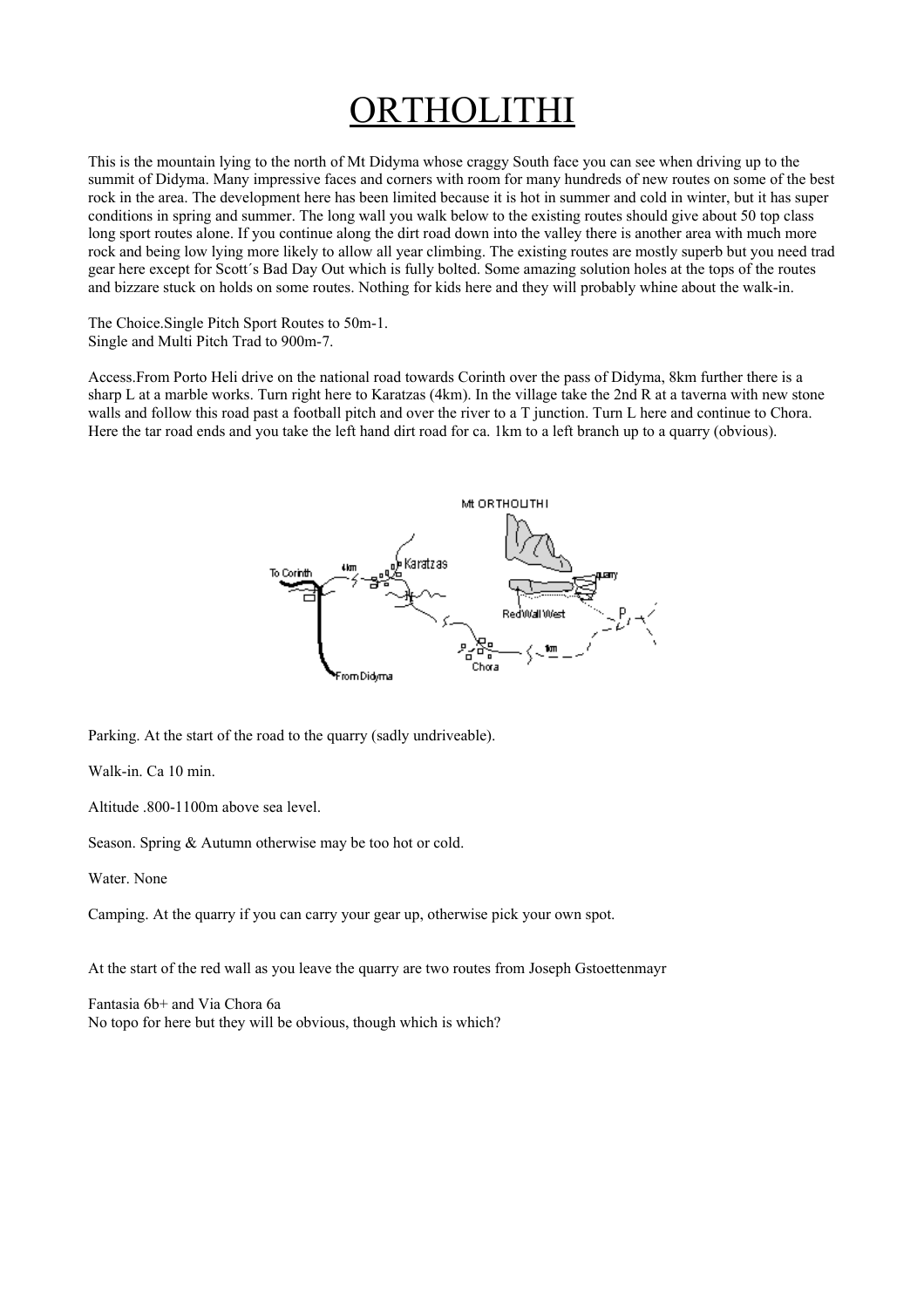### Sector RED WALL WEST: THE SLABS



(Names NOT written at the start)

From the quarry walk about 200m along under the red wall until you come to a corner splitting the cliff, with a more slabby area to the left. This corner is climbed by Alptraum and the other routes are located left relative from this. Aproximatly 40m left of the corner of Alptraum is a slab with some brown "glued on" holds and an obvious rock scar above a damaged tree, this is the start of Dance With Me. The next two routes start in a scoop a little to the left, Scott´s Bad Day Out taking the line of bolts and Black Line the water runnel/crack on the left. Little Brown Jugs is at the end of the cliff up a slab with a small overhang to start, and is covered with amazing brown holds.

| 1. Alptraum.2 pitches.80m.       |                      | V+            | $\sim$                   | J. Titt & I. Zaczek |
|----------------------------------|----------------------|---------------|--------------------------|---------------------|
| 2. Early Days, Easy Ways.        |                      | VI-           | $\overline{\phantom{a}}$ | J. Titt & I. Zaczek |
| 3. Dance With Me. 20m, 25m, 20m. | V+                   | <b>Belays</b> |                          | J. Titt & I. Zaczek |
| 4. Scott's Bad Day Out. 50m.     | 6b                   | 14?           |                          | J. Titt & I. Zaczek |
| 5. Black Line.50m.               |                      | V+            | Belays+5                 | J. Titt & I. Zaczek |
| 6. Little Brown Jugs.22m,22m.    | V(IVA <sub>o</sub> ) |               | Belays+1                 | J. Titt & I. Zaczek |

 Descent.Abseil down Black Line. There are twin bolts at half height to allow descent with a single rope. There are some working bolts above this route to allow a short abseil to the top belay on this route.OR walk off to the W and descend with care. Little Brown Jugs-abseil the route.

#### And for something different!

The Long Run.900m. V- or III. Sample 1. Titt & H. Weninger Climbs the long south eastern ridge starting above the eastern end of the red cliff. Walk up through to the top of the quarry to get to the start, take some long slings and wires 3-8.

100m of I- II. 220m of II-III. 400m of 1. 60m of III. 20m of V-. 55m of III. 20m of III+/1V. 50m scramble.The V pitch can be avoided on the right.

Descend by walking to the west and then down the central cwm until it is possible to traverse east between the upper and lower cliffs. Great views of the cliffs waiting for some routes.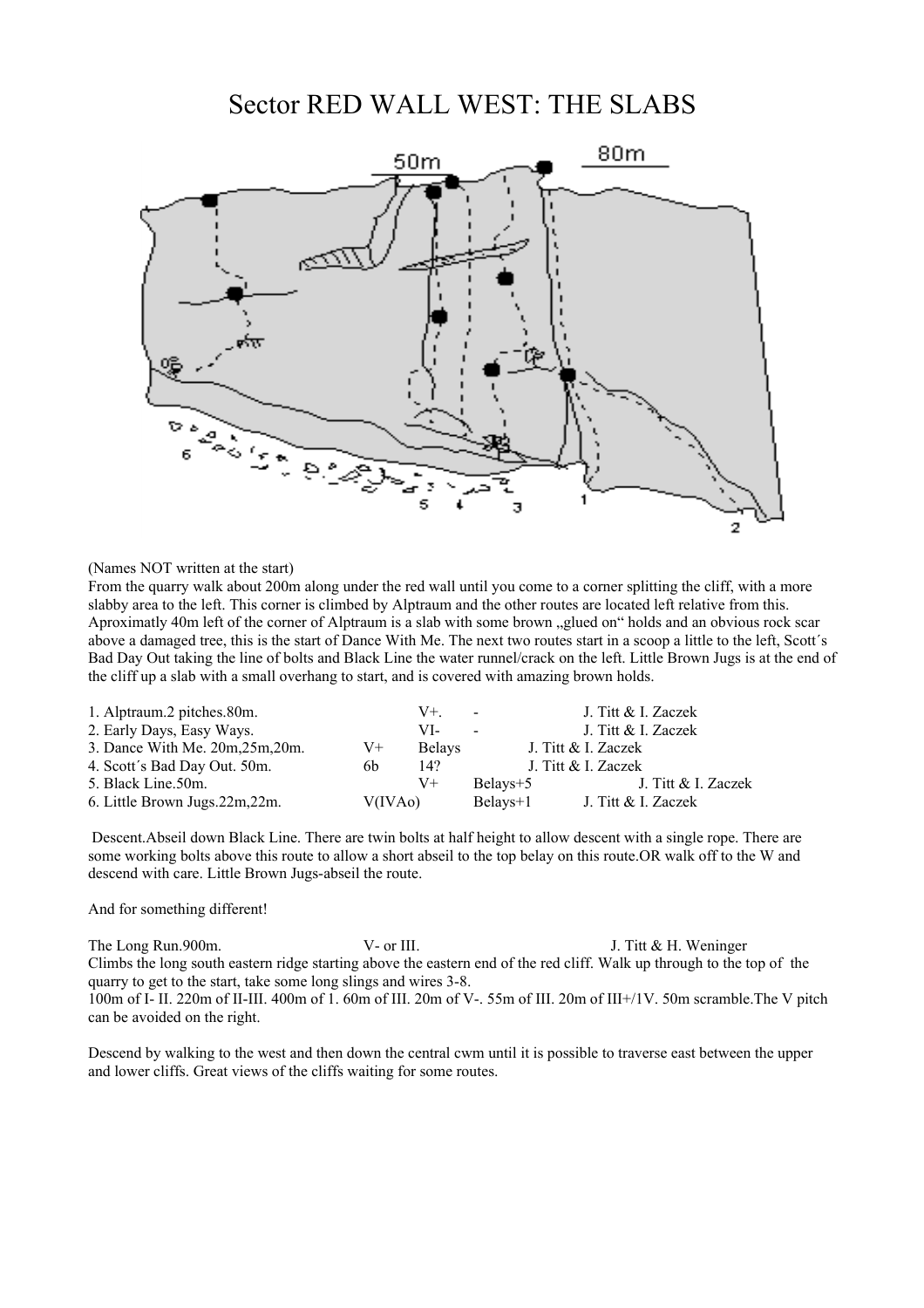# VIVARI-KOLIDI BEACH

A venue specifically developed to satisfy the demands of swimming and climbing fans and very successfully combining the two. Good cliffs directly over a beach are fairly uncommon in Greece but Kolidi Beach offers fine climbing, first class bathing with good access, a nice nearby campsite and tavernas in the near. One of the plus points here is that due to the orientation of the cliff most of the routes lie in the shade even though the belayer can stay in the sun. Not yet fully developed the cliff offers some exceptional routes with enough to keep a party busy all day. The project here has been "looked" at and is probably in the 9th grade, if climbed this would be the hardest route in Greece. Great for kids!

The Choice. Single pitch bolt routes to 30m-12, Trad-1, Projects-2.

Access. Take the coast road to Naplion. After leaving the village of Kandia the road follows the coast and then climbs up to a small ruined hamlet. Turn L here (signpost) and drive down to the beach. Note:- In the spring there can be water in the marsh behind the beach at the cliff, so take some mozzy repellant if there is no wind to keep them away. By boat. Excellent harbour, it is better to anchor near the village and go to the cliff by dinghy as it is very deep in the E part of the bay.



Parking. At the eastern end from the beach.

Walk-in. Walk along the beach to the cliff, 5 min.

Altitude. 0m

Season. All Year.

Water. In the village.

Camping. A nice campsite halfway along the beach if it's open or on the beach.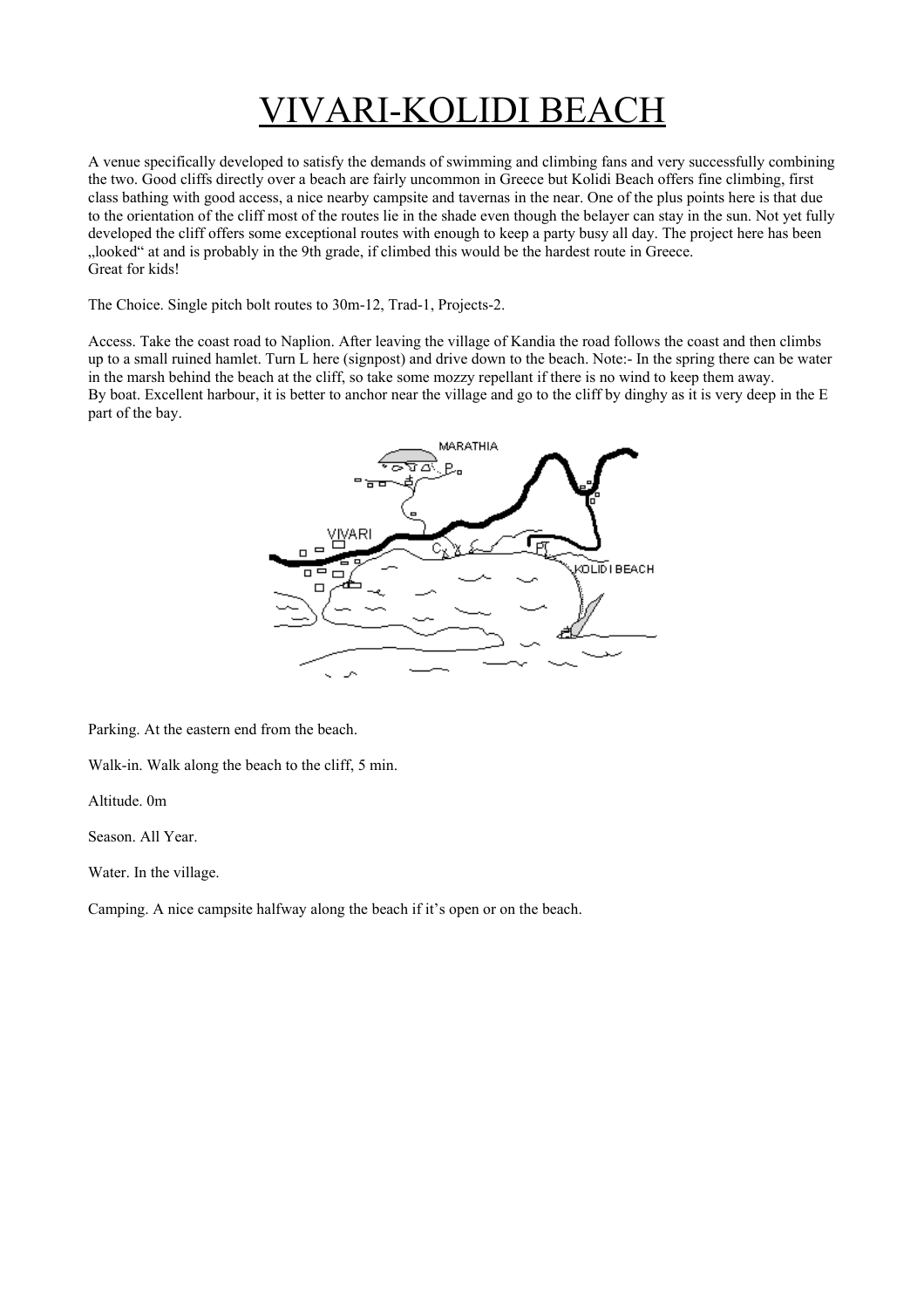

| Name                                     |       | Grade   | <b>Bolt Count</b> |                       | 1st Ascent          |
|------------------------------------------|-------|---------|-------------------|-----------------------|---------------------|
| 1. Dizzy                                 | $6a+$ | 10?     |                   | J. Titt & I. Zaczek   |                     |
| 2. The Philosophers Stone (Free Project) | 9?    | 8?      |                   | J. Titt & I, Zaczek   |                     |
| 3. Stone Raider                          | 7a    | 12?     |                   | J. Titt & I. Zaczek   |                     |
| 4. Powerful Stuff                        | $6c+$ | 13      |                   | J. Titt & I. Zaczek   |                     |
| 5. Invincible                            |       | $6a+$   | 13                |                       | J. Titt & I. Zaczek |
| 6. The Fly                               |       | 6b      | 12                |                       | J. Titt & I. Zaczek |
| 7. Beach Pillar                          |       | 6a      | 10?               |                       | M. Falk             |
| 8. Excavation                            |       | 4b      | 9                 |                       | J. Titt & I. Zaczek |
| 9. Excitation                            |       | 4b      | 9                 |                       | J. Titt & I. Zaczek |
| 10. The Goats Gonads                     | $5c+$ | 7       |                   | J. Titt & P. Sedgwick |                     |
| 11. The Ramp                             |       | Trad 1V |                   | J. Titt & P. Sedgwick |                     |

Sector Wet Foot

Wade through the water to this sector and use the first bolt on the route as a belay.

12. Vision 5b (drilled but not yet bolted, climbed trad) J. Titt & I. Zaczek 13. Nomad 5a 6? J. Titt & I. Zaczek 14. Suzie Q<br>
14. Suzie Q<br>
16. Nan Madol<br>
16. Nan Madol<br>
16. Nan Madol<br>
16. Nan Madol<br>
16. Nan Madol<br>
16. Nan Madol<br>
16. Nan Madol<br>
16. Nan Madol<br>
16. Nan Madol<br>
16. Nan Madol<br>
16. Nan Madol<br>
16. Nan Madol<br>
16. Nan Madol<br>
1 4b 6? J. Titt & I. Zaczek (this sector was developed with help from the crew SY Nomad)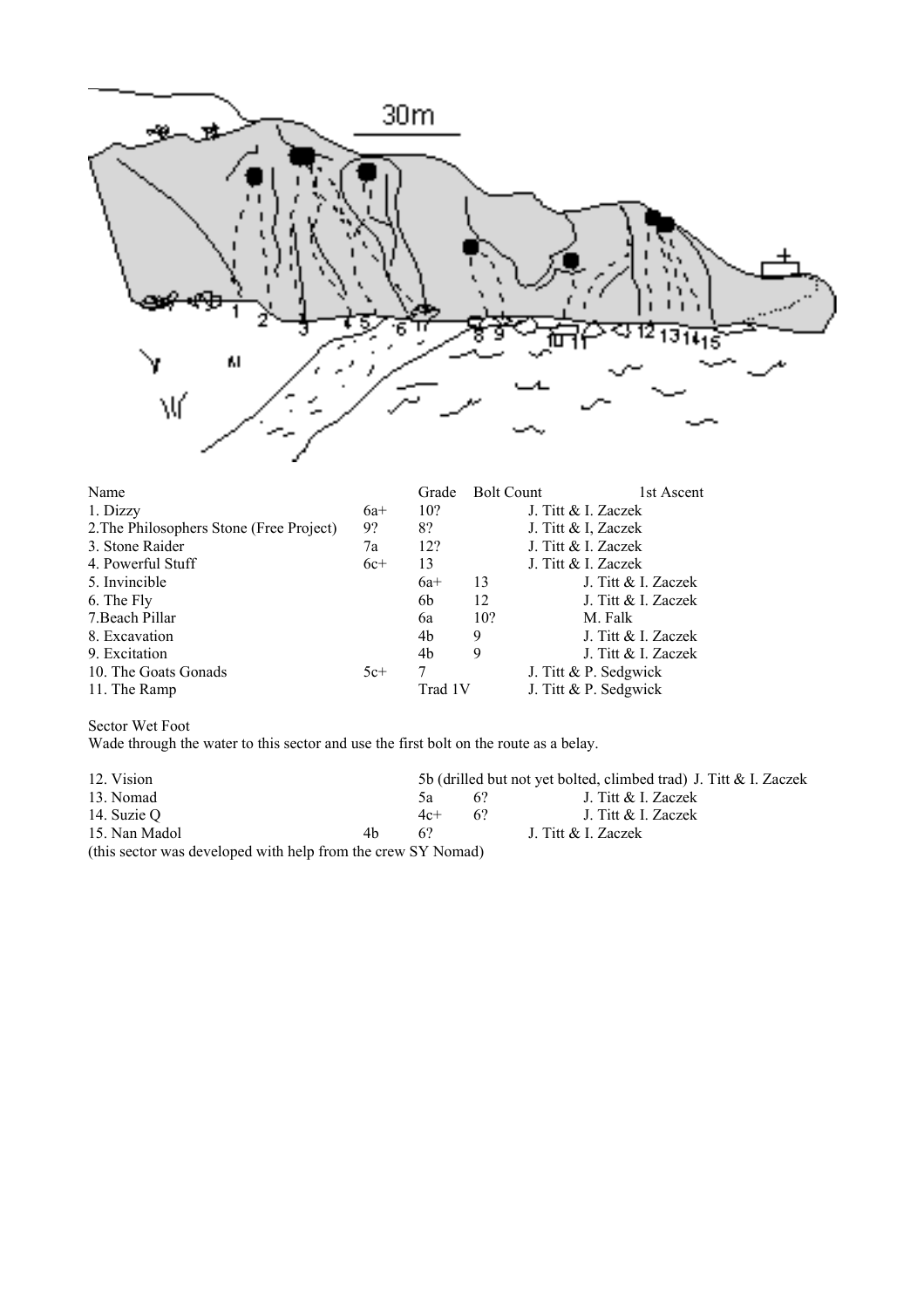# VIVARI- MARATHEA

This is the prominent red cliff overlooking the beach and village of Vivari. Many climbers have expressed interest in this cliff but have been repulsed by the shocking vegetation on the approach. We have found a better approach path and cut our way through, and now access is good. This is an amazing place consisting of an old cave system which has collapsed leaving giant blocks piled on each other, many with fine tufa on the most unlikely faces. On these blocks there is potential for some good routes up to 20m long and some great bouldering. The main face is covered with tufa curtains, some a bit rotten so use long bolts. We have only done 2 routes so far as this is the ultimate sun trap, the few parties to have made it to the cliff have been defeated by the heat.

Choice. Single Pitch Sport Routes-2

Access. On the coast road continue past Kolidi Beach to the next R turn up a steep concrete road to a small chapel, turn R here on a gravel track for ca.150m.

Parking. Limited space on the left or earlier at the chapel. Do not block access to the villa at the end.

Walk-in. Take a small path up left to a pylon and some ruins, continue up and through the bushes on the path to the cliff.

Altitude. 100m above sea level.

Season. Winter or when the sun is not shining!

Water. Water and power at the chapel.

Camping. As Kolidi.

### ROUTE LIST

There are only 2 routes here at the moment on the right hand end of the cliff. The R. hand one is Diavlos 6c? from Aris Theodoropoulos The L. hand one is Lets Go Bolting 6c. from J. L. Titt.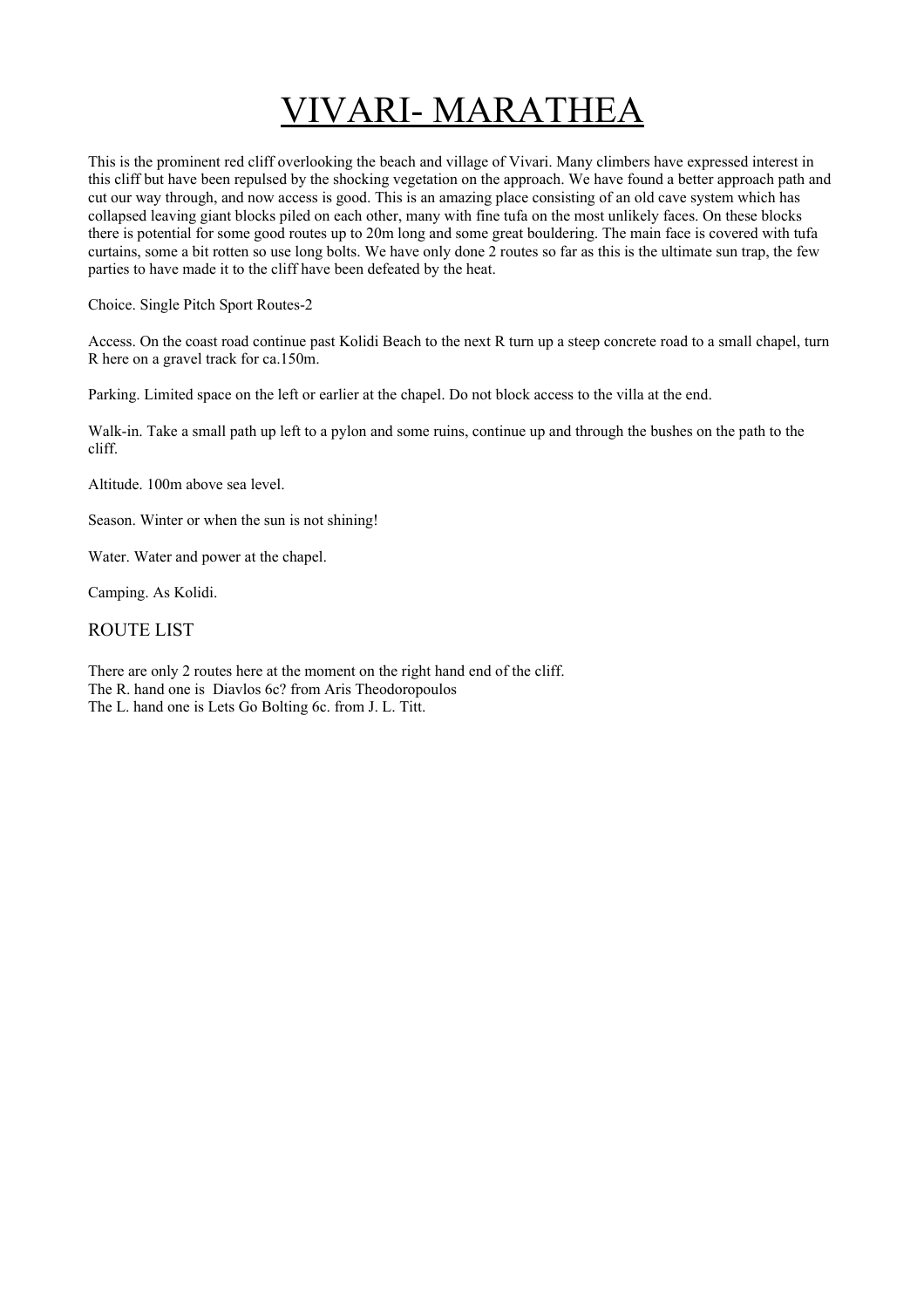# NAPLION- KARATHONA BAY

Included by kind permission from Aris Theodoropoulos.

Karathona bay lies just south of the city of Naplion and offers some good climbing in a large bay with an extensive beach. The crags lie a few hunded metres back from the beach so the large number of bathers won´t disturb you. I have not climbed all the routes so cannot vouch for the bolting but it is generally good. The network of roads and half constructed buildings are the relic of an E.U.funded beach complex which was never completed. Good for kids.

The Choice. Single Pitch Sport Routes-22.

Access.As you come into the centre of Naplion there is a road to the left signposted . Palamidi" at a very confusing road junction, this is the road up to the large Venetian castle. Take this and drive up the hill, ignore the turning right to the castle and continue over the top to the bay.

The first sector is on the first road R. it is about 200m to the obvious cliff but is hardly worth the effort. The second sector (Katakrimeni) is at the small chapel about 2/3 around the bay up a small dirt road. By Boat. Excellent anchorages at both ends of the bay.

Parking. Obvious.

Walk-in. 2 min.

Altitude. 20m above sea level.

Season. All year as sector Katakrimeni has some shade.

Water. None.

Camping. At the beach or organised sites around Tolo on the coast.

SECTOR WEST from R to L.

| Route Name      |    | Grade Bolt Count | 1st Ascent                                       |
|-----------------|----|------------------|--------------------------------------------------|
| Alkimini        | 5c | Toprope          |                                                  |
| Antonis         | bа |                  | A. Antopoulos                                    |
| Amfitrion (35m) | 5c |                  | Aris Theodoropoulos, Filipo Athanasiou & Dimitri |
|                 |    |                  | Mauropolou                                       |

(I only climbed the first 25m of this and lowered off as the rest is uninteresting.)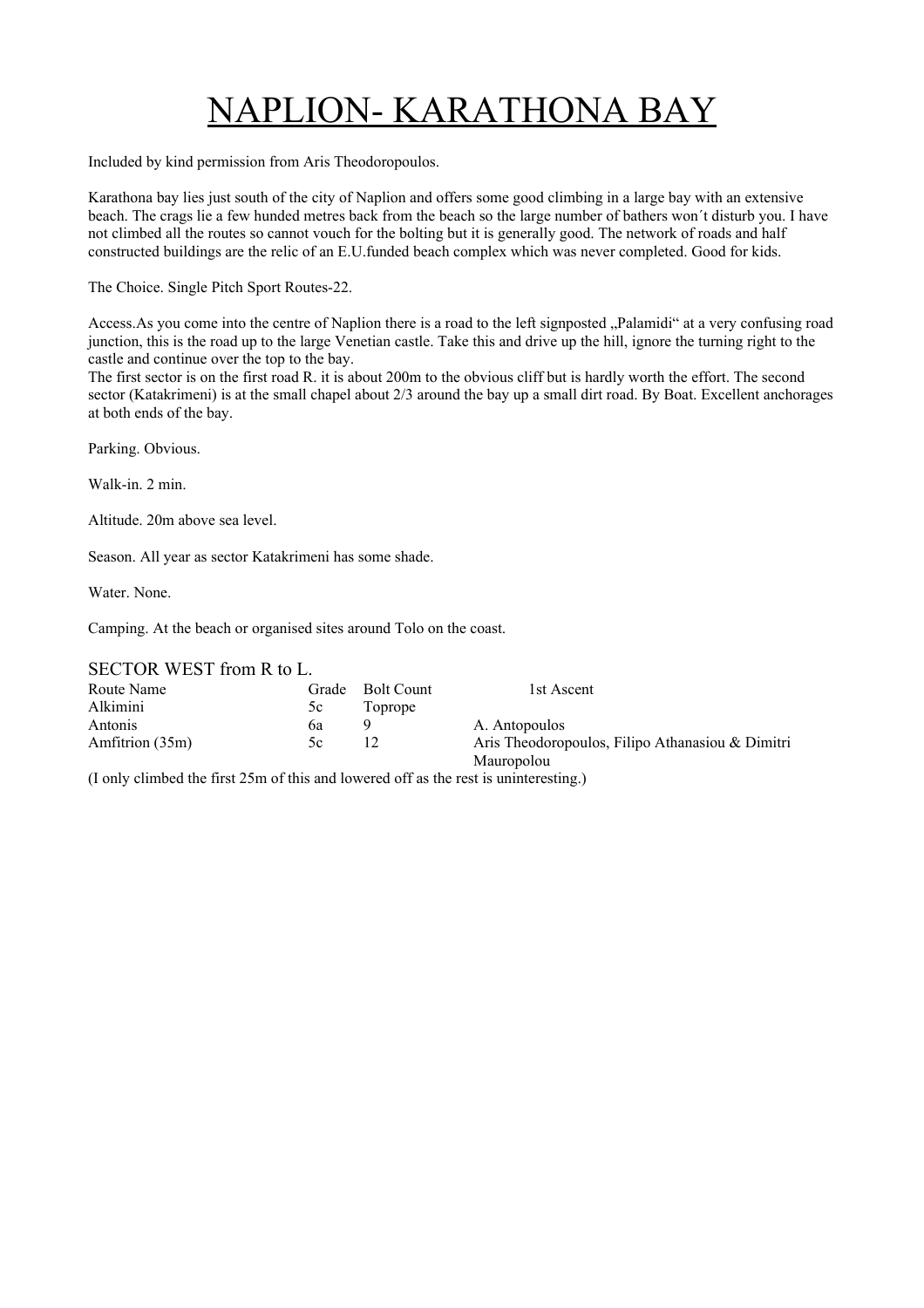### Sector KATAKRIMENI from R to L.



No bolt count for this cliff but the routes are not too long. All first ascents apart from those given are by Aris Theodoropoulos, Taso Petrochilo, Dimitri Stathakou, Danai Argiropoulo and Angelos Papadimitropoulou.

# NAPLION-NERAKI BAY

An excellent cliff but a real sun trap about 10 minutes walk along the coast towards Naplion with about 30 routes. The latest information I have from a local Greek climber is that climbing is banned in this area. If this changes the routes and topo´s will appear here.



A climbing area in the city of Naplion near the lido. The routes (ca 30) are directly above the tourist promenade and climbing here has also been banned.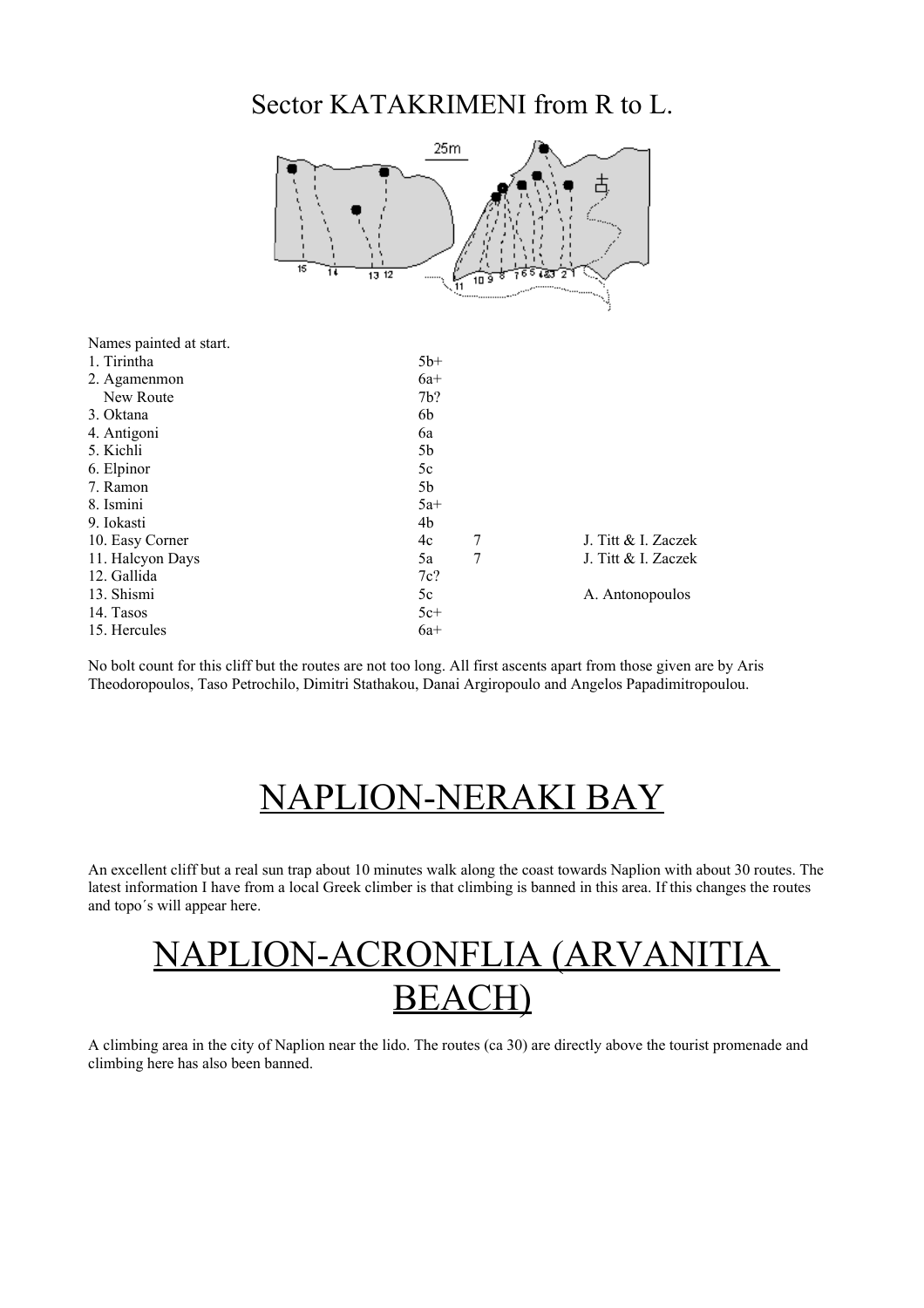# VIRGIN ROCK

Over the years I have covered nearly every inch of the area and located an almost endless supply of new cliffs so if you are interested in putting up new routes here is an overview of what is available and how to get there. The heights given and the estimated number of possible routes is very approximate, especially the latter!

The potential at the cliffs in the guide is mentioned or is obvious so these are not included.

A few tips on new routing, for the often prickly vegetation around the cliffs it is useful to carry long handled pruning shears and on the cliff a folding saw, available at any local hardware shop. The rock at the top is often very sharp so protect your rope or use a long sling as back up over the edge. Do not use the cheap steel bolts available in Greece as they break at less than 9kN, please use stainless bolts.

### DIDYMA-THE BIG HOLE.

You will have noticed this doline as you pass the village of Didyma, while it and its small brother are interesting touristically, the rock is horrifying.

### PELEI.

Two more dolines (collapsed caves) above the village of Pelei on the other side of the Didyma pass, access at the top of the pass along a dirt road opposite the road up Didyma which leads to some power pylons and a path down between them. Some good potential especially for some roof climbs in the more westerly one. One trad route in the other, left of the "magic tree" (you'll know it when you see it).

### AVGOU-MONASTARY AGHIOS DIMITRIOUS.

A monster! A worthwhile trip on a rest day anyway to this monastary tucked up in the huge cliffs in a wild and deserted valley. Room for hundreds of routes of all kinds on 200m high cliffs and climable all year. Access: At the foot of Mt Didyma on the N side is a small road to the semi-deserted hamlet of Pelei, follow this road on for ca 7km to a parking place (signed to the monastary). It is normally possible to continue down under the monastary, across the river and left down the valley to rejoin the coastal road.

### DRIOPI.

We couldn't find a better name so this is the nearest village. The new but not completed road between Paleo Epidavros and Galatas (Poros) on the north coast of the peninsula has opened up an area of cliffs about 7km long overlooking the sea. Pretty well everything here from short roadside crags to higher butresses up to 100+m. Should be o.k. in the summer as N.E. facing and room for 500? Routes.

### NEA EPIDAVROS.

The gorge whose end you see from the main road coming from Corinth,worth exploring and some good routes to be done but it´s the local tip and waste water soakaway so a bit smelly.

### ARACHNEO.

Very possibly the finest cliff in the Peleponese this lies high up on Mt Arachneo overlooking the town of Ligourio. From the main road it doesn´t look much but it´s far away,when you get to it you will find its huge, ca. 150m high with tufa routes, slabs, roofs and caves and there are kilometers of it, a bonus is that the rock here is also excellent. Access: This is why its not developed, there is a road all the way under the cliff so a short walk, but the road is a disaster and you need something better than a hire car (I made it in a rough old VW Golf). From Paleo Epidavros take the small road through E. Epidavros and Aghios Andreas. At the T junction take the left turn towards Ligurio, after 1,5km there is a chapel on the left side and a track opposite leading up to some houses and the cliff above.There is a good campsite at the small chapel on the left part of the cliff. SW-S facing but 1000m in altitude so is cold in the winter, spring and autumn are the best times here.

### **NEOCHORI**

This red band of rock is obvious from the Didyma pass going northwards lying conveniently above the coast road to Naplion. Easy access and mostly good rock but mostly harder routes and S facing so its going to be hot. Maybe 100 routes.

### PARALIA IRIA.

Two cliffs here, one at the end of the beach to the E with room for maybe 20 routes ca. 20m but not really very interesting and another much better one directly by the coast road. This is another doline and offers scope for about 40 routes in a sheltered position, and should be an all-year crag with medium to hard routes around 15m long.To access the first, from the coast road take the turning to Paralia Iria and drive to the beach, then L to the end and you see the cliff.